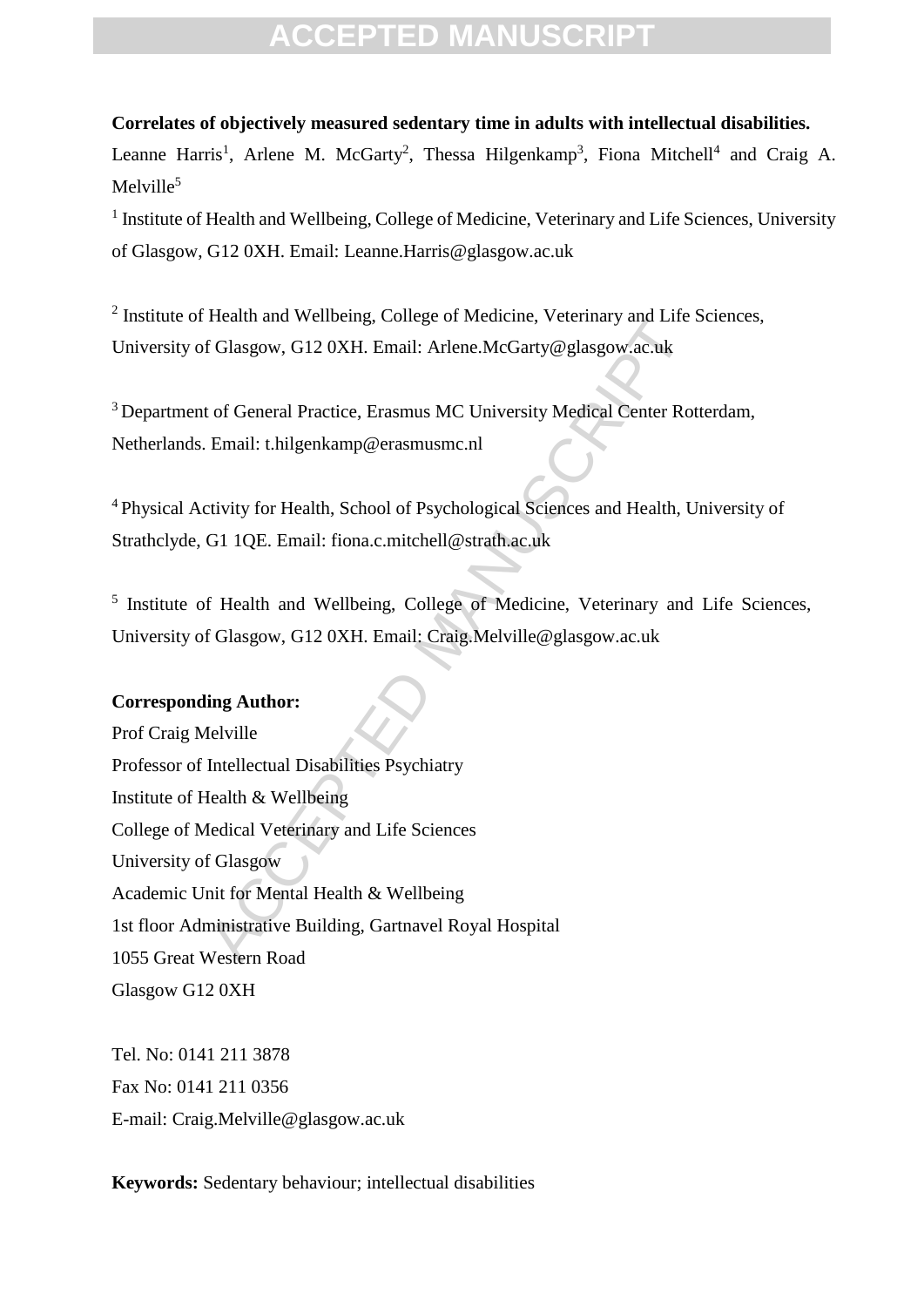#### **Abstract**

above the associations between demographic, biological, and environm<br>e measure of sedentary behaviour (percentage of time spent se<br>forty-three participants provided valid accelerometer data. Mean party (adjusted for wear Sedentary behaviour is an independent risk factor for adverse health conditions. Adults with intellectual disabilities spend a high proportion of their day engaged in sedentary behaviour, however, there is limited evidence on potential correlates of objectively measured sedentary behaviour in this population group. In Glasgow, UK from July to September 2017, a secondary analysis of pooled baseline accelerometer data from two randomised controlled trials of lifestyle behaviour change programmes was conducted. Backwards linear regression was used to investigate the associations between demographic, biological, and environmental correlates and objective measure of sedentary behaviour (percentage of time spent sedentary). Onehundred and forty-three participants provided valid accelerometer data. Mean percentage time spent sedentary (adjusted for wear time) was 72.9% [Standard Deviation  $(SD) = 8.7$ ] per day. In the final model, physical and mental health problems were significantly ( $p < 0.05$ ) associated with increased percentage time spent sedentary. This is the first study to provide evidence on multi-level, demographic, biological, and environmental correlates of objectively measured sedentary behaviour in adults with intellectual disabilities. To inform the development of interventions to modify sedentary behaviours in adults with intellectual disabilities, further research is required including a wide range of socio-ecological correlates.

CPM: Counts per minute; IQR: Interquartile Range; LHIDS: Longitudinal Health and Intellectual Disabilities Study; SD: Standard Deviation; TV: Television.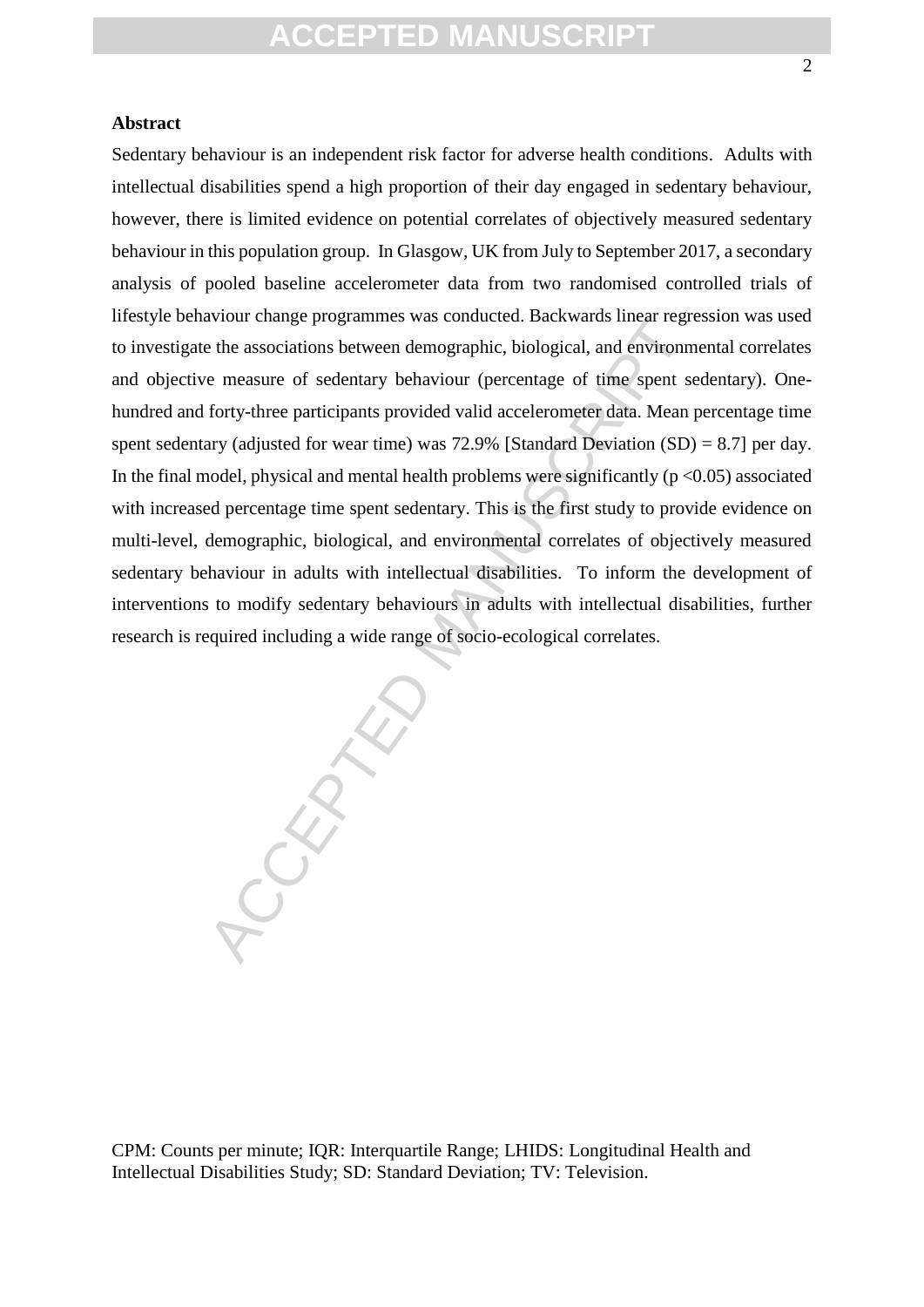#### **Introduction**

Prolonged periods of time spent in sedentary behaviour is an independent risk factor for adverse health conditions, such as obesity, type II diabetes, cardiovascular disease (de Rezende et al., 2014; Thorp et al., 2011; Wilmot et al., 2012), and mental-ill health (Hamer et al., 2014; Teychenne et al., 2010). Sedentary behaviour is defined as any waking behaviour with an energy expenditure  $\leq 1.5$  metabolic equivalent, while in a sitting or reclined position, and is a separate construct from physical inactivity (Tremblay et al., 2017).

Epidemiological studies have shown that adults spend a high proportion of their day engaged in sedentary activities, such as television (TV) viewing, screen time, and sitting for occupation and travel (Matthews et al., 2008; Colley et al., 2011; Healy et al., 2011a). Adults with intellectual disabilities [defined as having impairments in intellectual functioning and adaptive behaviour that are present before the age of 18 (American Association on Intellectual and Developmental Disabilities, 2010)] are consistently regarded as a highly sedentary population (Melville et al., 2017), and have been shown to engage in more sedentary time in comparison to the general population (Schuna et al., 2013). Therefore, reducing sedentary time in adults with intellectual disabilities may improve the health of this population group.

struct from physical inactivity (Tremblay et al., 2017).<br>
sical studies have shown that adults spend a high proportion of the<br>
activities, such as television (TV) viewing, screen time, and sitting<br>
Matthews et al., 2008; C The knowledge base relating to correlates of sedentary behaviour in adults with intellectual disabilities is limited (Melville et al., 2017). Two previous studies have utilised subjective measures of sedentary behaviour. Exploratory bivariate analysis revealed that having obesity was positively correlated with more hours spent watching TV in a large ( $n = 1450$ ) sample of adults with intellectual disabilities from the USA, using baseline data from the Longitudinal Health and Intellectual Disabilities Study (LHIDS; Hsieh et al., 2014). However, this was not replicated in a study of 570 French adults with intellectual disabilities (Mikulovic et al., 2014). In contrast, exploratory bivariate analysis revealed that mean weekly time spent sedentary (use of TV, computers or video games) was lower in overweight participants in comparison to nonoverweight participants, although this was not statistically significant (Mikulovic et al., 2014).

Two studies have examined the correlates of objectively measured sedentary behaviour in adults with intellectual disabilities. In a UK sample of 62 adults with mild-moderate intellectual disabilities, gender was correlated with sedentary behaviours, with women more sedentary than men (Finlayson et al., 2011). A Norwegian study with a sample of 96 individuals with Down syndrome, William syndrome, or Prader Willi syndrome found that body weight was a correlate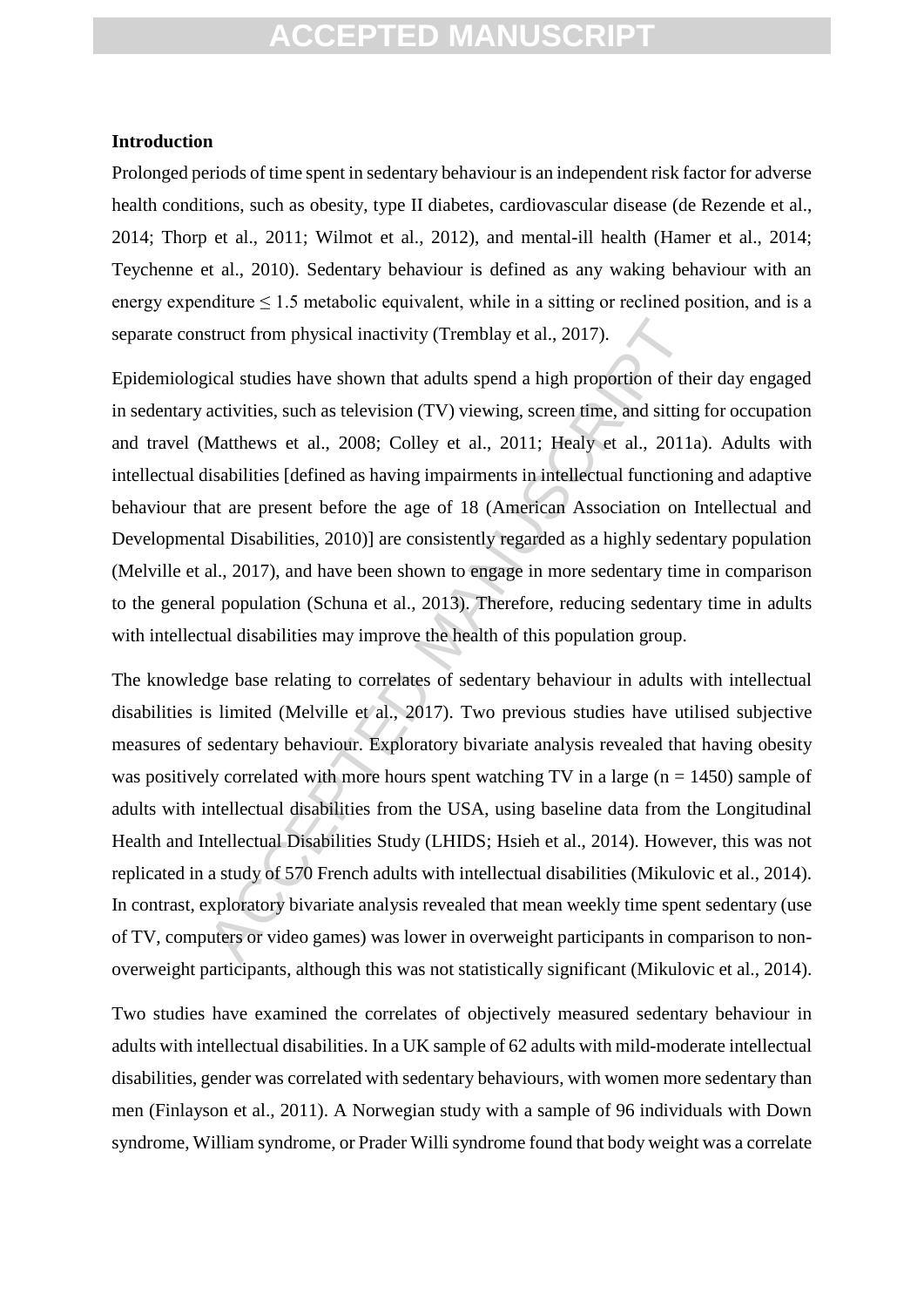of sedentary behaviour, with participants who were underweight or of normal weight more sedentary than individuals who were overweight or obese (Nordstrøm et al., 2013).

Although these initial studies are of interest, they are limited by their focus on individual factors and provide little information on the complex environmental influences on sedentary behaviour. A socio-ecological perspective has been proposed as a useful framework to understand correlates of sedentary behaviour. This multi-level approach includes intrapersonal (biological), interpersonal (social), organisational, environmental, and policy factors (Bronfenbrenner, 1979; Owen et al., 2011). This model has been widely used to investigate how different factors affect sedentary behaviour and activity in typically developing populations (Sallis et al., 2008).

interpersonal (social), organisational, environmental, and<br>nner, 1979; Owen et al., 2011). This model has been widely use<br>nt factors affect sedentary behaviour and activity in typica<br>(Sallis et al., 2008).<br>limited existing Due to the limited existing research relating to adults with intellectual disabilities, it is important to increase our understanding of multi-level factors which correlate with sedentary behaviour in this population. This can then inform the development of future interventions to decrease the high levels of sedentary behaviours and reduce the health inequalities experienced by this population group (Owen et al, 2011). Furthermore, it is important that the limitations of previous studies measuring sedentary behaviour in adults with intellectual disabilities are addressed and research is conducted with objective measures of sedentary behaviour. Therefore, the aim of this study is to add to the available evidence by investigating correlates of objectively measured sedentary behaviour in adults with intellectual disabilities.

#### **Method**

#### **Design**

A secondary analysis of pooled baseline data from two randomised controlled trials (RCTs) of lifestyle behaviour change programmes was conducted. One RCT was focused on weight management ( $n = 50$ ; Harris et al., 2015; Harris et al., 2017) and the second one on increasing physical activity ( $n = 102$ ; Mitchell et al., 2013; Melville et al., 2015).

#### **Participants**

Participants ( $n = 152$ ) were recruited for the multi-component lifestyle behaviour change programmes, which were conducted in Glasgow, Scotland, between 2013 and 2014. The eligibility criteria for both studies were similar. Participants over 18 years of age with any level of intellectual disabilities and who were independently ambulatory were included. Full details of these studies have been published previously.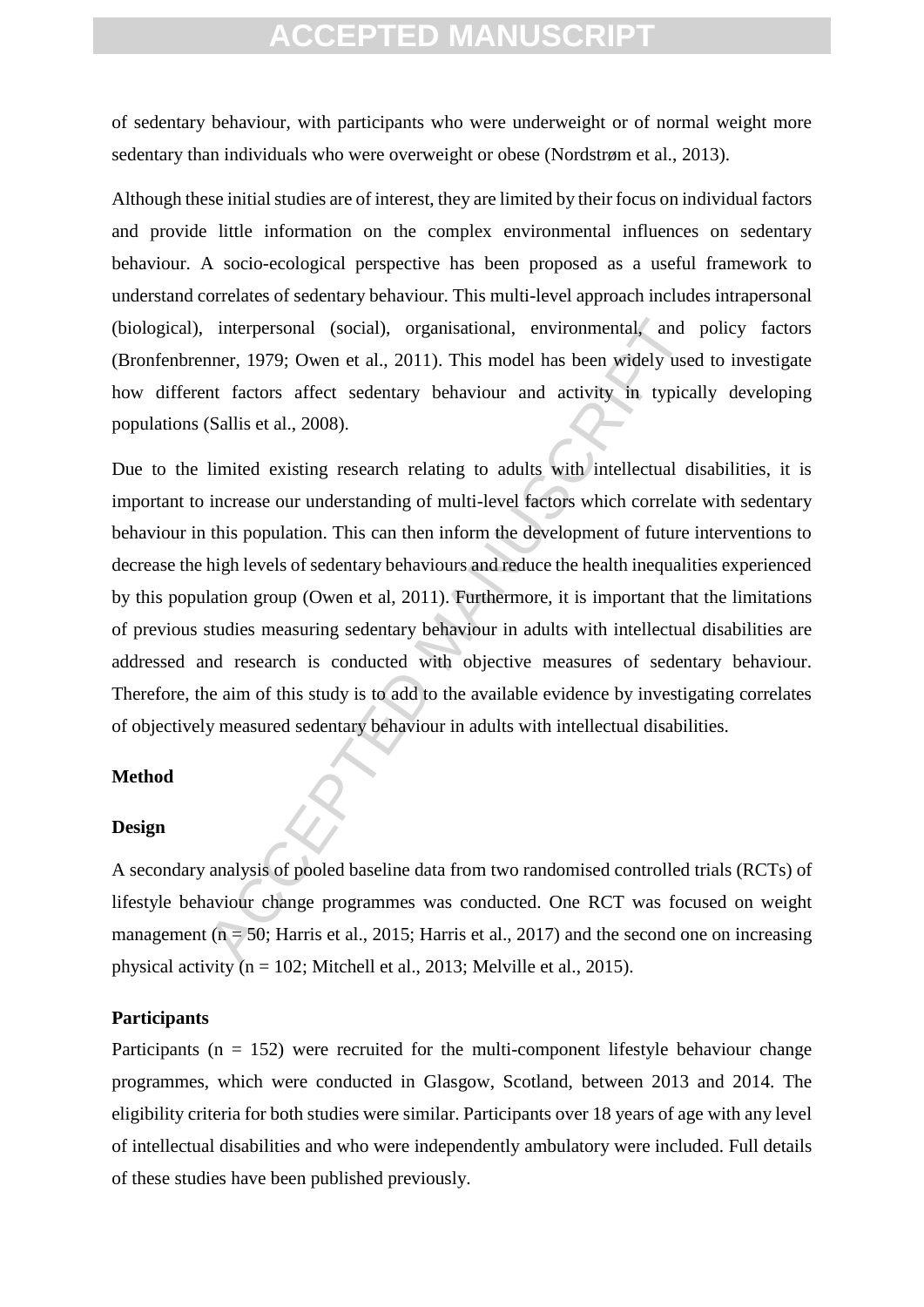#### **Measures**

#### *Objective measure of sedentary behaviour*

ed using an elastic belt, for seven days, except when showeriful minimum data requirements for valid accelerometer data was teast three days from seven. Non-wear time was defined by interfact was teast three days from sev The baseline accelerometer data of participants was used in this study, to remove any potential influence of the lifestyle behaviour change programmes. Sedentary behaviour was objectively measured using the ActiGraph GT3X+ accelerometer (ActiGraph, LLC, Pensacola, FL, USA). This small, lightweight device  $(46 \times 33 \times 15 \text{ mm}, 19 \text{ g})$  was worn on the right hip at the iliac crest, attached using an elastic belt, for seven days, except when showering, bathing or swimming. The minimum data requirements for valid accelerometer data was set at six hours of data, on at least three days from seven. Non-wear time was defined by intervals of at least 60 minutes of zero activity counts (Troiano et al., 2008). Activity counts were recorded over 15 second intervals (epochs) and counts for four consecutive epochs summed to give activity counts per minute (cpm). Sedentary behaviour was defined as <100 cpm based on cut points in the general population (Atkin et al., 2012). Sedentary behaviour is reported as minutes per day and percentage time spent in sedentary behaviour, adjusted for wear time.

#### *Potential correlates of sedentary behaviour*

Descriptive data from the primary studies were included as potential correlates of sedentary behaviour, which were categorised into demographic, biological, and environmental factors based on the framework by Sallis et al*.* (2000).

#### *Demographics*

Demographic factors included age (categorised as  $\leq$  45 years) gender (male/ female), and level of intellectual disabilities (mild to moderate/ severe to profound). Level of intellectual disabilities was assessed based on questions on ability and development in five key areas of functioning: eating and drinking, intimate care, personal safety, communication, and decision-making (The C21 Health check; https://www.gla.ac.uk/media/media 62785 en.pdf pages 63-64). Total scores assessed by the ability and development questionnaire have shown to be highly associated (Melville et al., 2008) with the Vineland's Adaptive Behaviour Scale a validated assessment of functioning and ability level (Sparrow et al., 1984). Ethnicity (White/ Asian), marital status (married or live-in partner/ separated or divorced/ single) were also measured but due to categories with very low numbers of data points these factors were not included in the analysis.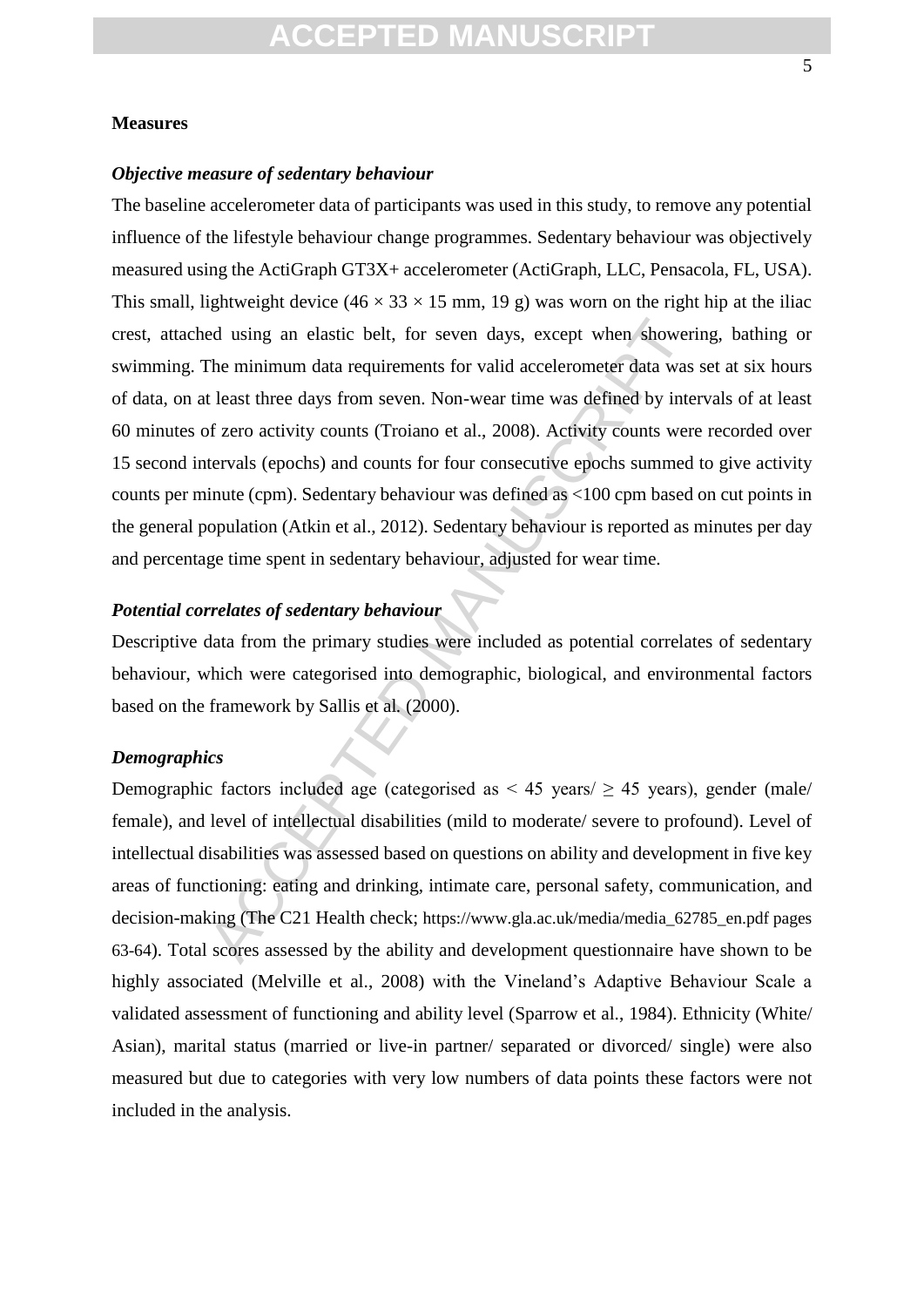#### *Biological*

Biological factors included were physical and mental health problems, problem behaviours, and obesity. Health was assessed by whether participants had physical health problems (yes/no), mental health problems (yes/no), or problem behaviours (yes/no), using self- or family/paid carer- proxy-reports. Physical health was assessed using an open-ended question where participants listed any physical health problems, e.g. type II diabetes or high blood pressure. Mental health was assessed based on a yes/no response to the following definitions: any mental health needs, emotional problems, psychological problems, dementia, or other psychiatric ill-health. Problem behaviours were defined as any problem behaviours, challenging behaviour, or special needs related to behaviour, for example verbal aggressive behaviour toward other people, physical behaviour that lead to injury to the individual or others, or destruction of property.

Entain meanu was assessed based on a yes no response to the rototom<br>health needs, emotional problems, psychological problems, der<br>ill-health. Problem behaviours were defined as any proble<br>behaviour, or special needs relate Prevalence of obesity (yes/no) was assessed based on objective measurements of weight and height. Measurements were made with the participant wearing light clothes without shoes. All measurements were made in duplicate and the final value calculated as the mean of the two measurements. Weight in kilograms (kg) was measured to the nearest 100 grams (g) using SECA877 scales (SE approval class III; SECA Germany). Height in meters (m) was measured to the nearest 1milimetre (mm) using the SECA Leicester stadiometer (SECA, Germany). BMI  $(kg/m<sup>2</sup>)$  was calculated as weight  $(kg)/\hbar$ eight<sup>2</sup> (m). Obesity was defined as a BMI  $\geq$  30 kg/m<sup>2</sup>.

#### *Environmental*

Environmental factors included were accommodation type and neighbourhood deprivation. Accommodation type was assessed based on a self- or family/paid carer- proxy-reported question asking where the participant lives, which had the following nine potential responses:

- 1) Parents home
- 2) Other family carers home
- 3) Lives independently +/- children, without any paid support
- 4) Lives independently with paid support
- 5) Supported group living (shared tenancy, with paid support)
- 6) Supported living individual (single tenancy, with paid support)
- 7) Residential care (registered home)
- 8) Nursing home
- 9) NHS accommodation.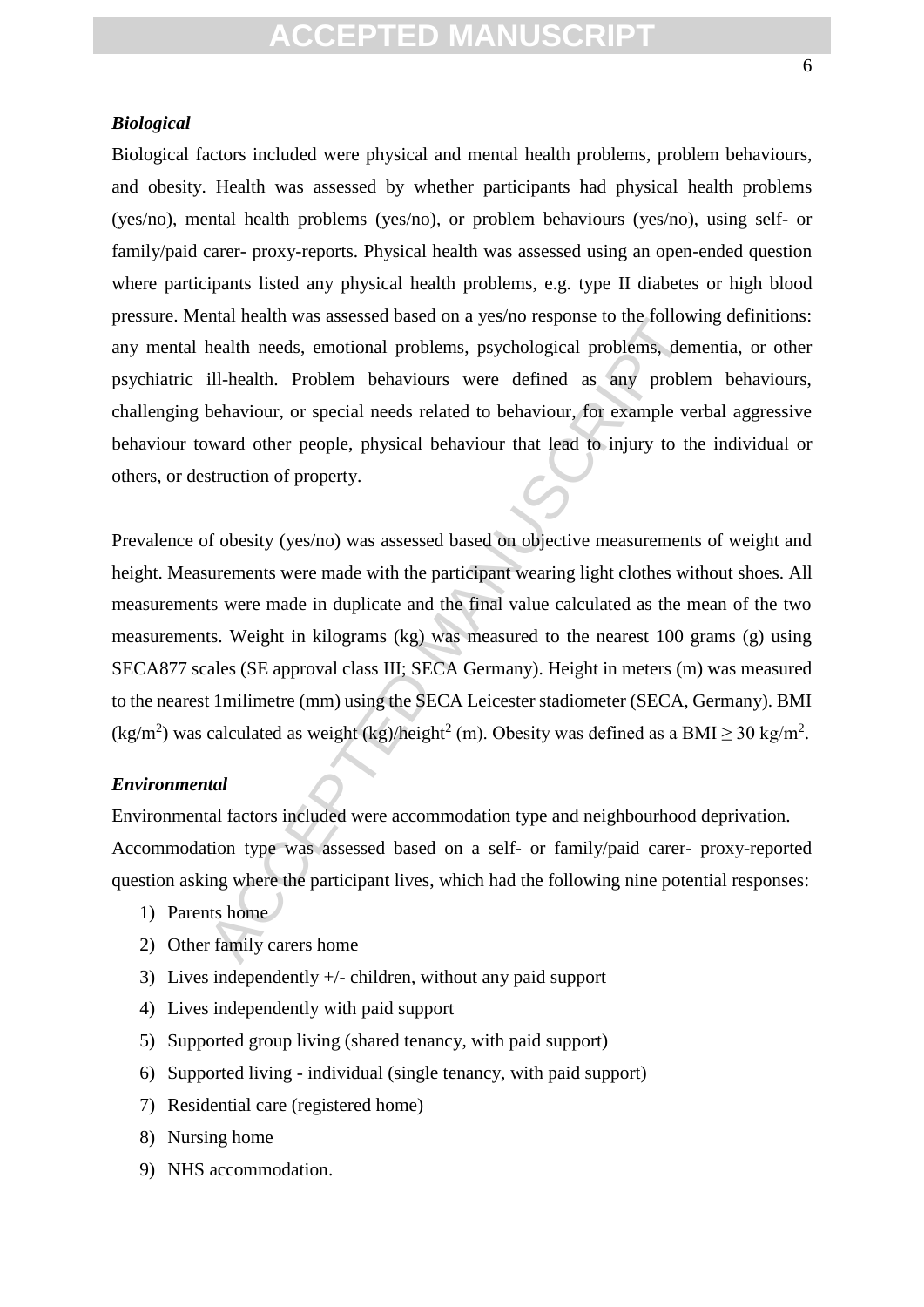Based on the answer to the question about where the person lived, accommodation type was categorised as: lives with family support (1-2 from the list above), lives independently (3-5), or lives with paid support (6-9).

Neighbourhood deprivation category was assessed based on the Scottish Index of Multiple Deprivation (SIMD) quintile (http://www.scotland.gov.uk/Topics/Statistics/SIMD), calculated based on a participant's postcode. This is categorised into five quintiles of deprivation (most deprived 0-20% to least deprived 80-100%).

#### **Statistical analysis**

(SIMD) quintile (http://www.scotland.gov.uk/Topics/Statistics/SIN<br>articipant's postcode. This is categorised into five quintiles of de<br>0% to least deprived 80-100%).<br> **nalysis**<br>
tatistics were used to describe the socio-d Descriptive statistics were used to describe the socio-demographic characteristics of adults with intellectual disabilities and sedentary behaviour (minutes/day). Percentage of time spent sedentary was calculated as the dependent outcome, adjusted for wear time [mean (standard deviation; SD)]. Median and interquartile range (IQR) is reported for non-normally distributed data. Simple linear regression was used to examine the relationship between each correlate and percentage of time spent sedentary. Variables from these exploratory bivariate analyses with p < .25 were considered to have a potentially significant relevance to sedentary behaviour and were taken forward to multiple linear regression modelling (Bendel & Afifi, 1977). Multiple linear regression modelling was performed using a backwards linear regression method to remove variables that were non-significant ( $p > .05$ ). The final multivariate model fit was tested using  $R<sup>2</sup>$  and the model was assessed to ensure it met the assumptions of linear regression. All statistical data were analysed using SPSS 21 IBM statistical package (SPSS IBM, New York, NY, USA).

#### **Results**

#### *Participant characteristics*

The socio-demographic characteristics are presented in Table 1. One hundred and forty-three participants provided valid accelerometer data from the total recruited sample of 152 adults with intellectual disabilities. Missing data were due to nine participants not meeting the wear criteria of at least six hours per day on three or more days. The participant health characteristics and deprivation levels in this study are similar to a large population-based sample of adults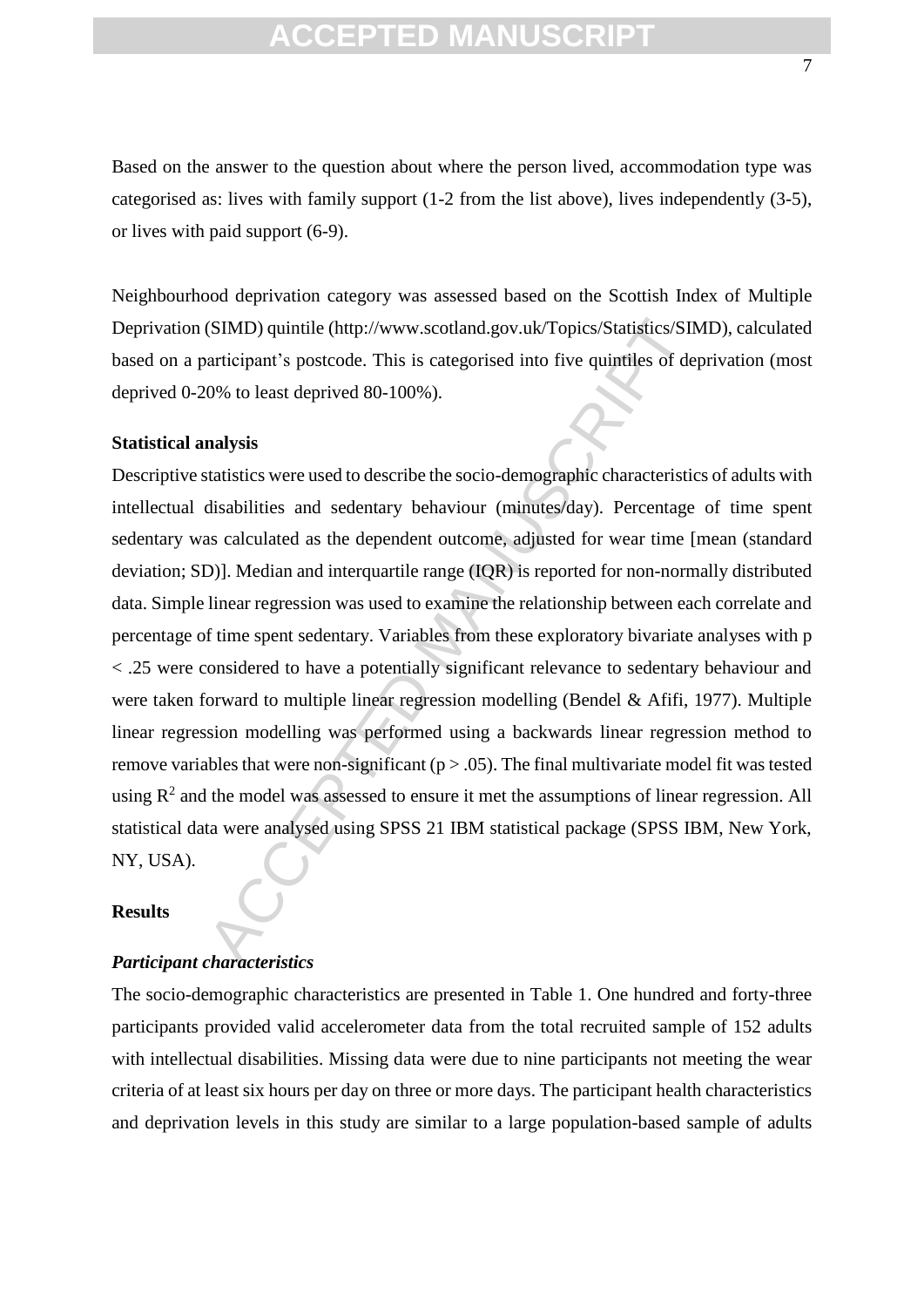with intellectual disabilities from the same geographical location (Cooper et al., 2007; Cooper et al., 2011).

#### INSERT Table 1. Approximately here

#### *Sedentary behaviour*

Levels of objectively measured sedentary behaviour were high. The median time spent sedentary was 467.5 minutes per day (IOR = 411.0 - 542.2). Mean percentage time spent in sedentary behaviour (adjusted for wear time) was  $72.9\%$  (SD = 8.7), with a range of 49.2 -96.4% (Table 1).

#### *Correlates of objectively measured sedentary behaviour*

as 467.5 minutes per day (IQR = 411.0 - 542.2). Mean percentage<br>haviour (adjusted for wear time) was 72.9% (SD = 8.7), with a<br>e 1).<br>fobjectively measured sedentary behaviour<br>less from the bivariate analyses had a p-value Seven variables from the bivariate analyses had a p-value of < .25 and were included in the initial multivariate model (age, level of intellectual disabilities, physical health problems, mental health problems, behavioural problems, obesity, and accommodation type); full results of the bivariate analyses are presented in Table 2. Final multivariate backwards regression models revealed that only physical and mental health problems were significantly associated with sedentary behaviour. The fit of the final model (Table 3) explained a low proportion of the variance (8.8%), leaving a high proportion still to be accounted for.

INSERT Table 2. and Table 3. Approximately here

#### **Discussion**

This is the first study to investigate a wide range of demographic, biological, and environmental correlates of objectively measured sedentary behaviour in adults with intellectual disabilities. The principal findings of this study illustrate that physical and mental health problems are significantly associated with increased sedentary behaviour in adults with intellectual disabilities.

Understanding the relationship between health and sedentary behaviour is of paramount importance for adults with intellectual disabilities due to the increased health inequalities experienced by this population group (Emerson & Bains, 2011; Krahn et al., 2006). There is accumulating evidence in the general population illustrating the negative health effects of sedentary behaviour (de Rezende et al., 2014; Hammer et al., 2014; Teychenne et al., 2010;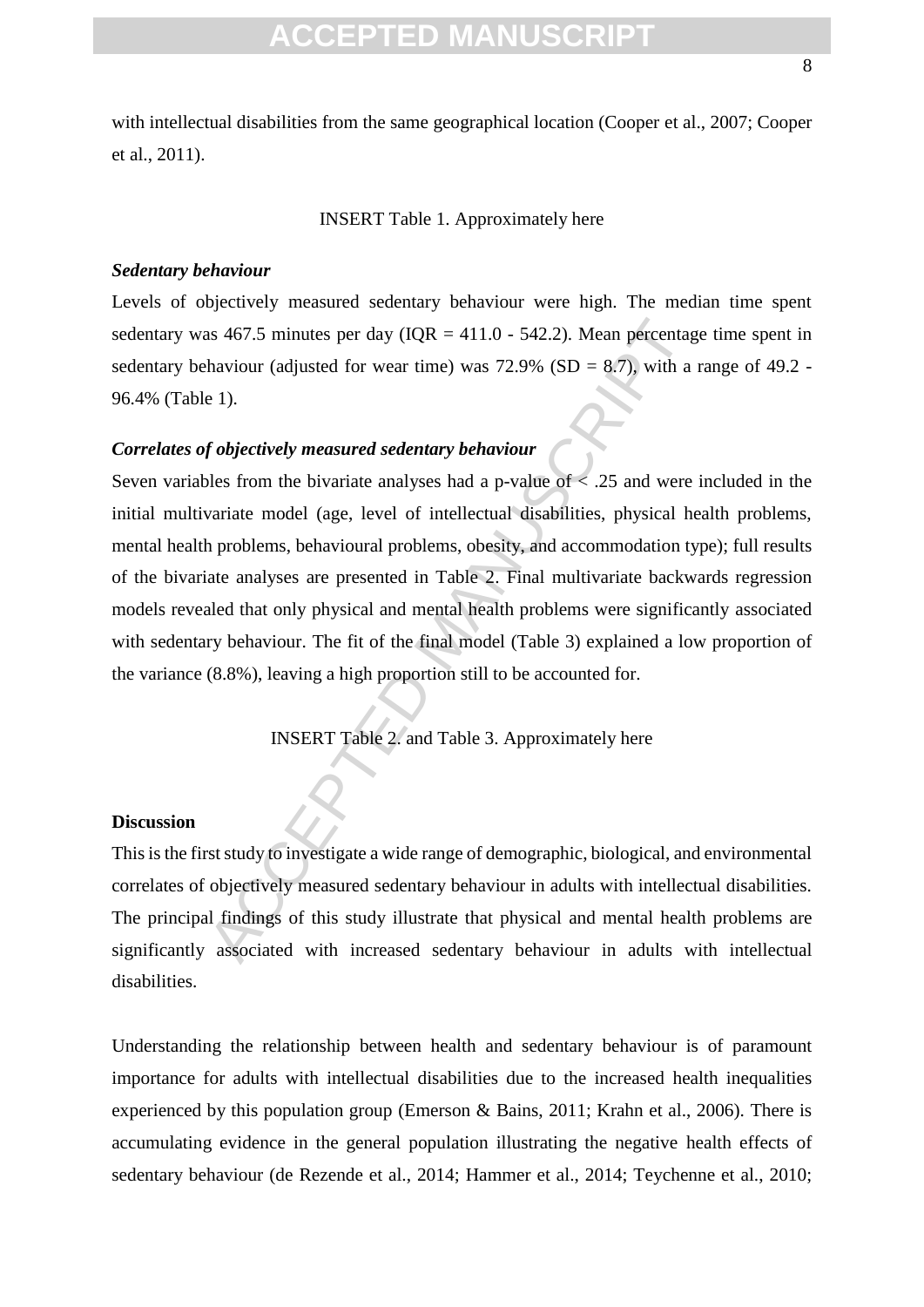Thorp et al., 2011; Wilmot et al., 2012). However, due to the paucity of research involving adults with intellectual disabilities the effect of sedentary behaviour on health in this population is unknown. Based on the results of this study it is not possible to assess cause and effect i.e. whether physical and/or mental health problems cause increased sedentary behaviour or whether sedentary behaviour causes physical and/or mental health problems. This is a consistent limitation with cross-sectional sedentary behaviour research (Byun et al., 2011).

isms of the effect of sedentary behaviour on health have not been f<br>dence in the general population demonstrated potential explanatio<br>l and psychological factors. Sedentary behaviour has shown to el<br>activity which leads to The mechanisms of the effect of sedentary behaviour on health have not been fully elucidated, however, evidence in the general population demonstrated potential explanations include both physiological and psychological factors. Sedentary behaviour has shown to elicit a reduction in metabolic activity which leads to increased cardiovascular risk factors, including high levels of circulating blood glucose and triglycerides (Hamilton et al., 2007; Healy et al., 2008). Metabolic risk factors have also shown to be associated with psychological factors and therefore this may also provide an explanation for mental-ill health (Matthews et al., 2002). Moreover, it is reported that sedentary activities such as TV/computer viewing may also evoke a psychological response due to a lack of social interaction and thus hindering the development of social networks (Kraut et al., 1998; Kubey & Csikszetmihalyi, 1990). This may be applicable to adults with intellectual disabilities who engage in less social/civic activities in comparison to individuals without intellectual disabilities (Emerson et al., 2016), and spend extended periods of time in their household environment (Verdonschot et al., 2009).

Research on sedentary behaviour in adults with intellectual disabilities is in its infancy and, therefore, there is little evidence to compare with the findings of this study. It is surprising that none of the demographic characteristics were significantly associated with sedentary behaviour, as evidence in adults without intellectual disabilities has demonstrated a number of individual factors correlated with sedentary behaviour (e.g. age, gender, body mass index; O'Donoghue et al., 2016). However, the relationship between individual factors and sedentary behaviour in adults with intellectual disabilities has shown to be unclear, with inconsistent findings reported. Finlayson et al. (2011) found that females were more sedentary than males with mild to moderate intellectual disabilities. Whereas, Nordstrøm et al. (2013) reported no gender difference in objectively measured sedentary behaviour in individuals with Down syndrome, Williams syndrome and Prader Willi syndrome. Therefore, future research is necessary to elucidate the relationship between gender and sedentary behaviour in adults with intellectual disabilities.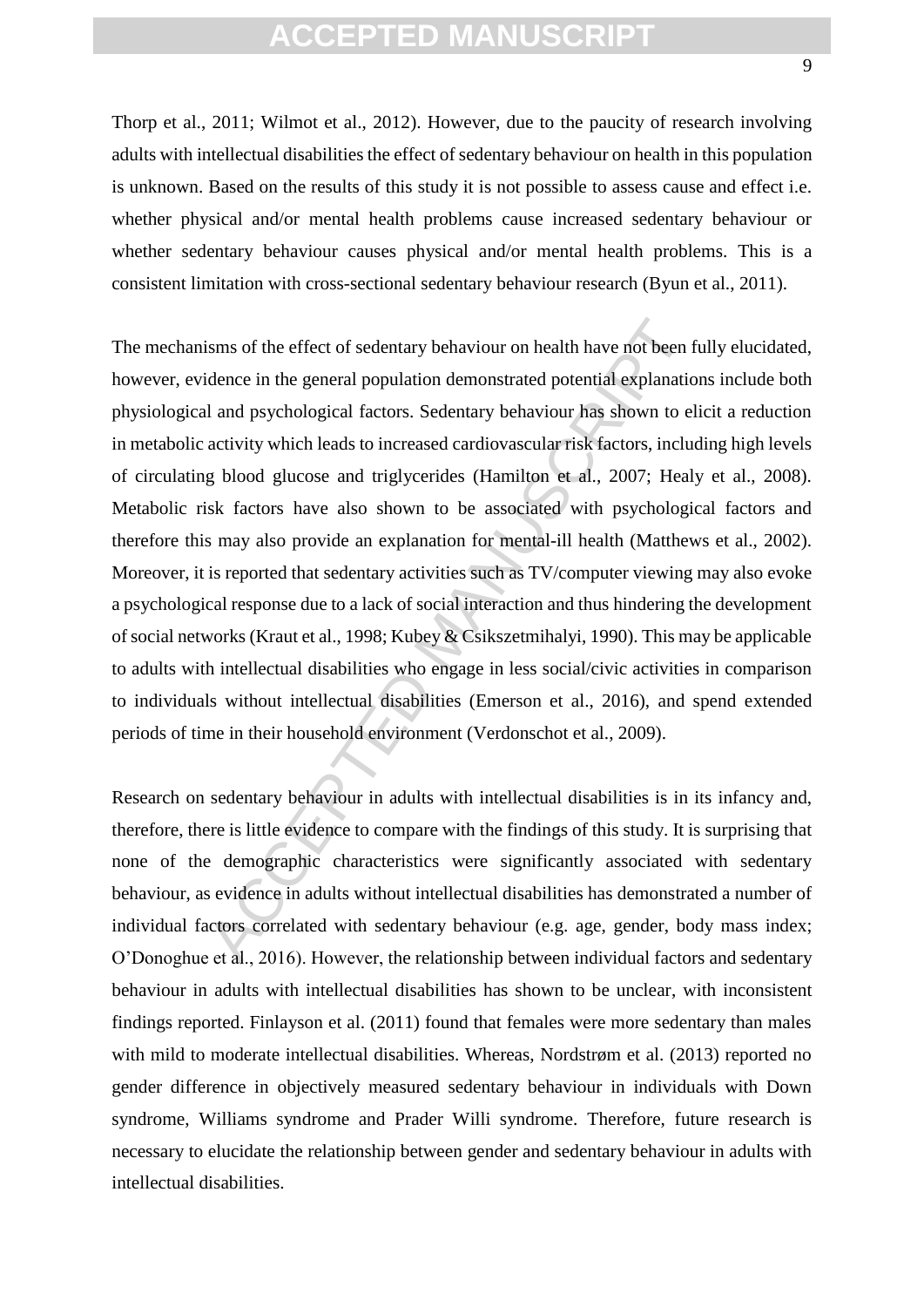In the present study, obesity was not significantly correlated with sedentary behaviour in the final model. Studies involving adults with intellectual disabilities have reported contrasting findings. Nordstrøm et al. (2013) reported weight to be a correlate of objectively measured sedentary time. In contrast, Hsieh et al., (2014) and Mikulovic et al. (2014) did not find a significant relationship between weight status and screen time as a proxy for sedentary behaviour at the multivariate level. However, as screen time only represents a small portion of sedentary time, differences between the present study and previous research could be due to differing sedentary-related outcomes (Tremblay et al., 2017). Further research involving multivariate analysis is required to investigate these socio-demographic characteristics and sedentary behaviour in adults with intellectual disabilities.

the intervalate ever. However, as screen the only represents a seem and the entrary-related outcomes (Tremblay et al., 2017). Further researalysis is required to investigate these socio-demographic changlysis is required t The results of this study demonstrate no significant associations between environmental correlates (accommodation type and level of deprivation) and percentage time sedentary. This was an unexpected finding as previous research has highlighted that adults with intellectual disabilities experience their environment differently to the general population; for example, facing barriers to accessing transport (Bodde & Seo, 2009), inaccessibility of fitness centers (Heller et al., 2002), and low rates of employment (Siperstein et al., 2013). Given the important role that environmental factors have in understanding and changing sedentary behaviours (O'Donoghue et al., 2016), it is important that future research investigates a wider range of environmental correlates. This is also important from a theoretical perspective as, in the general population, an ecological model has been widely proposed to categorize sedentary behaviour and inform the development of interventions (Owen et al., 2011). However, this model focuses on sedentary behaviour across four domains: leisure time, transport, household, and occupation, yet the applicability of these domains to the lives of adults with intellectual disabilities is unknown. Therefore, understanding environmental correlates of sedentary behaviour specific to adults with intellectual disabilities, and the development of populationspecific theoretical frameworks, is essential to inform evidence- and theory-based interventions for this population group.

#### *Strengths and limitations*

This study adds to the limited knowledge base on correlates of objectively measured sedentary behaviour in adults with intellectual disabilities. Objectively measured sedentary behaviour has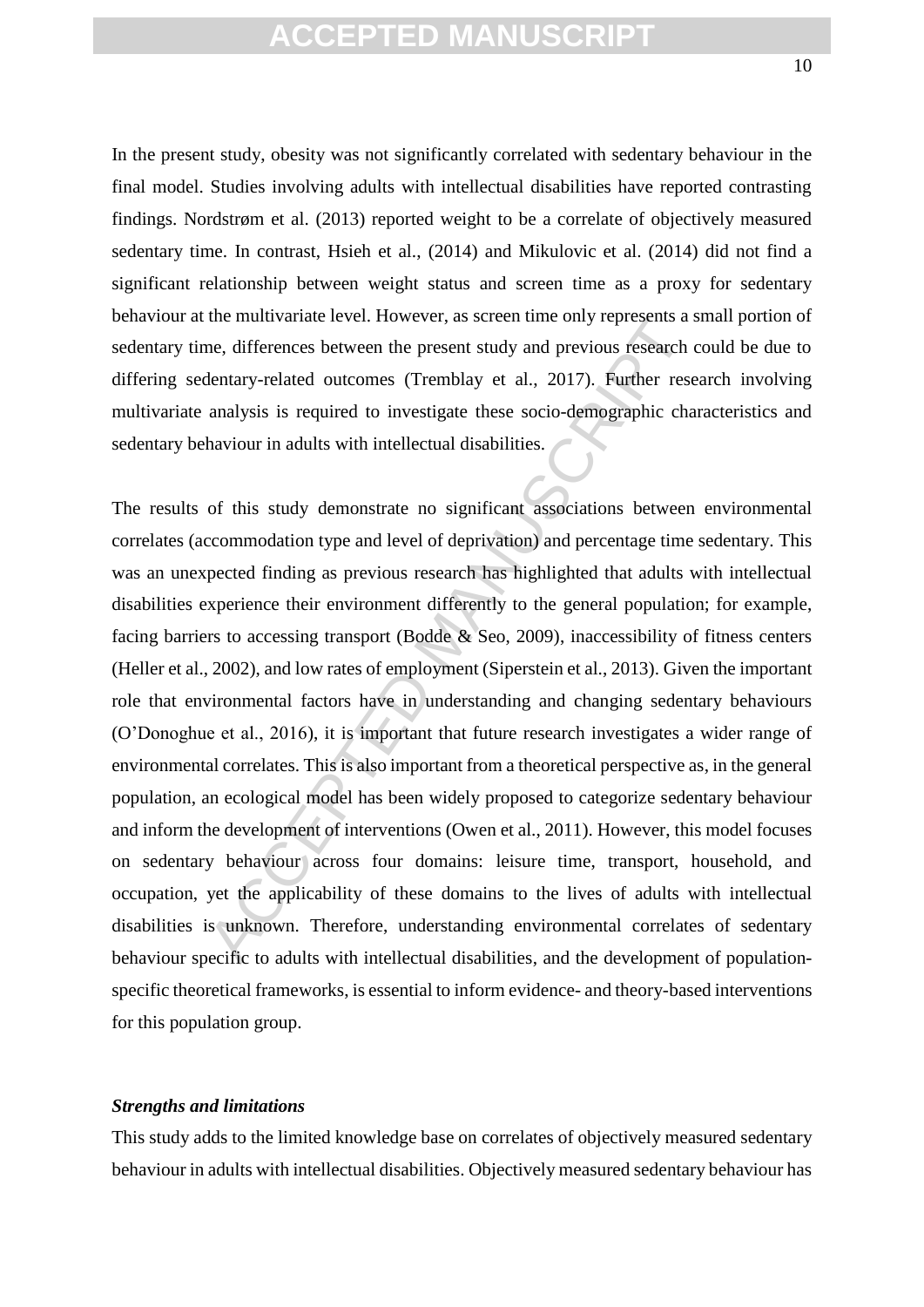A limitation of this study was the multiple correlates included in the analysis were restricted to those collected during baseline data collection of two multi-component behaviour change interventions (Harris et al., 2017; Melville et al., 2015). As a result, a wider investigation into additional interpersonal, social, and organizational factors was not possible. The crosssectional design of this study precludes any causality. Furthermore, the direction of the association between physical and mental health problems and sedentary behaviour remains unclear. Therefore, further experimental research is needed to distinguish between cause and effect.

#### *Implications for future research*

is (Harris et al., 2017; Melville et al., 2015). As a result, a wider interpersonal, social, and organizational factors was not possibign of this study precludes any causality. Furthermore, the detween physical and mental The results of this study highlight that the factors influencing sedentary behaviour in this population group are complex. The included variables in this study explained a relatively small proportion of the variance in sedentary behaviour. Additional factors which were not included in this study may be influential in affecting sedentary behaviour. To implement significant changes in behaviour, there is a need for studies to move away from addressing individual level factors in isolation, and incorporate a broad range of environmental, social and organisational factors (Sallis et al., 2008). Patterns of sedentary time have been shown to be different during weekdays and weekends in the general population (McVeigh et al., 2016) and therefore may have different influencing factors. It is important that further research examines correlates of patterns of sedentary behaviour (i.e. during weekdays/weekends and time of day), and different types of sedentary behaviour, which may have different influences on the lives of adults with intellectual disabilities. Finally, research involving longitudinal studies is required to distinguish the relationship between correlates and determinants of sedentary behaviour to inform the development of evidence-based interventions tailored to the needs of adults with intellectual disabilities.

The results of the present study should, however, be interpreted with caution as it is not possible to assess cause and effect, i.e. whether physical and/or mental health problems cause increased sedentary behaviour or whether sedentary behaviour causes physical and/or mental health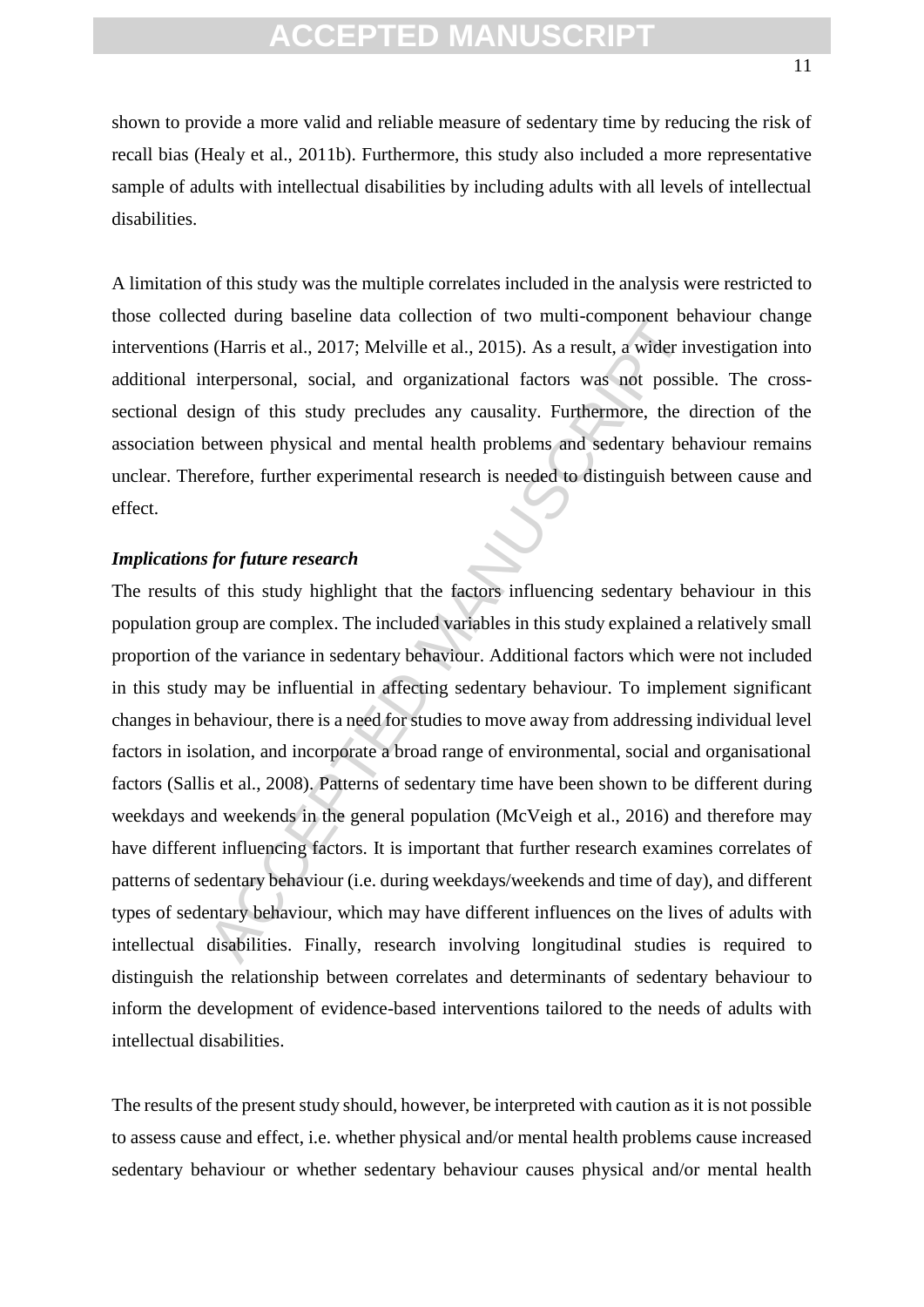problems. Future research involving longitudinal studies to distinguish the relationship between correlates and determinants of sedentary behaviour in adults with intellectual disabilities, and subsequent experimental research, is therefore necessary.

#### **Conclusion**

al correlates of objectively measured sedentary behaviour is<br>the disabilities. Physical and mental health problems were identified<br>with increased sedentary behaviour. These health problems and<br>ifiable. Therefore, knowledge This is the first study to provide evidence on multi-level, demographic, biological, and environmental correlates of objectively measured sedentary behaviour in adults with intellectual disabilities. Physical and mental health problems were identified as significantly associated with increased sedentary behaviour. These health problems are considered potentially modifiable. Therefore, knowledge of these correlates may be influential in designing interventions to improve the health of this population group and concurrently reduce sedentary behaviour. Further studies are required to examine the effect of additional intrapersonal, interpersonal, environmental, and organizational factors which may affect sedentary behaviour in adults with intellectual disabilities.

#### **Conflict of interest**

None of the authors have any conflicts of interest to declare.

#### **Acknowledgements**

We would like to thank the participants and family and paid carers who took part in the research projects and provided the data for this secondary analysis.

#### **Funding**

This research did not receive any specific grant from funding agencies in the public, commercial, or not-for-profit sectors.

#### **References**

American Association on Intellectual and Developmental Disabilities, 2010b. In: 11th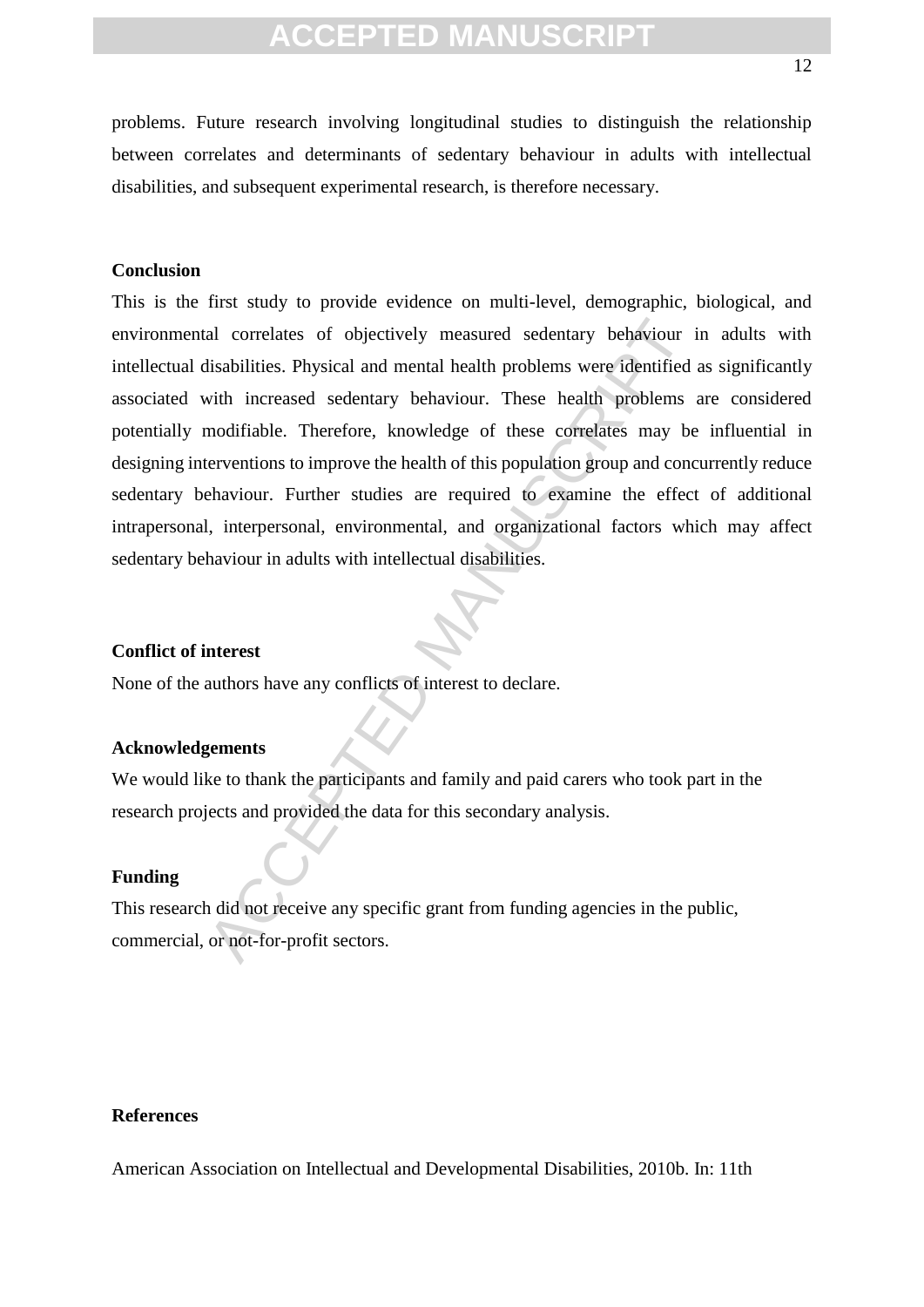Edition (Ed.), Intellectual Disability: Definition, Classification and System of Supports. AAIDD, Washington.

Atkin, A. J., Gorely, T., Clemes, S. A., et al., 2012. Methods of measurement in epidemiology: sedentary behaviour. Int. J. Epidemiol. 41, 1460-1471.

Bendal, R. B., Afifi, A. A., 1977. Comparison of stopping rules in forward regression. J. Am. Stat. Assoc. 72, 46-53.

Bodde, A. E., Seo, D. C., 2009. A review of social and environmental barriers to physical activity for adults with intellectual disabilities. Disabil. Health J. 2, 57-66.

Bronfenbrenner, U., 1979. The ecology of human development: Experiments by design and nature. Harvard University Press. Cambridge, MA.

Byun, W., Dowda, M., Pate, R.R., 2011. Correlates of objectively measured sedentary behaviour in US preschool children. Pediatrics. 128, 937-945.

Colley, R. C., Garriguet, D., Janssen, I., et al., 2011. Physical activity of Canadian adults: accelerometer results from the 2007 to 2009 Canadian Health Measures Survey. Health Rep. 22, 7-16.

Cooper, S. A., Smiley, E., Morrison, J., et al., 2007. Mental ill-health in adults with intellectual disabilities: prevalence and associated factors. Brit. J Psychiatry. 190, 27-35.

Cooper, S. A., McConnachie, A., Allan, L. M., et al., 2011. Neighbourhood deprivation, health inequalities and service access by adults with intellectual disabilities: a cross‐ sectional study. J. Intellect. Disabil. Res. 55, 313-323.

de Rezende, L. F. M., Lopes, M. R., Rey-López, J. P., et al., 2014. Sedentary behaviour and health outcomes: an overview of systematic reviews. PloS. one. 9, 1-7.

Emerson, E., Baines, S., 2011. Health inequalities and people with learning disabilities in the UK. Tizard Learn. Disabil. Rev. 16, 42-48.

v., seo, D. C., 2007. A review or social and environmental variations.<br>
Institute with interest of the color and environmental variations.<br>
Institute with M. P. S. 57-66.<br>
Institute and University Press. Cambridge, MA.<br>
Do Emerson, E., Hatton, C., Robertson, J., et al., 2014. Perceptions of neighbourhood quality, social and civic participation and the self rated health of British adults with intellectual disability: cross sectional study. BMC. Public Health. 14, 1252-1266.

Finlayson, J., Turner, A., Granat, M. H., 2011. Measuring the actual levels and patterns of physical activity/inactivity of adults with intellectual disabilities. J. Appl. Res. Intellect. Disabil. 24, 508-517.

Hamer, M., Coombs, N., Stamatakis, E., 2014. Associations between objectively assessed and selfreported sedentary time with mental health in adults: an analysis of data from the Health Survey for England. Brit. Med. J. Open. 4,1-7.

Hamilton, M. T., Hamilton, D. G., Zderic, T. W., 2007. Role of low energy expenditure and sitting in obesity, metabolic syndrome, type 2 diabetes, and cardiovascular disease. Diabetes. 56, 2655-2667.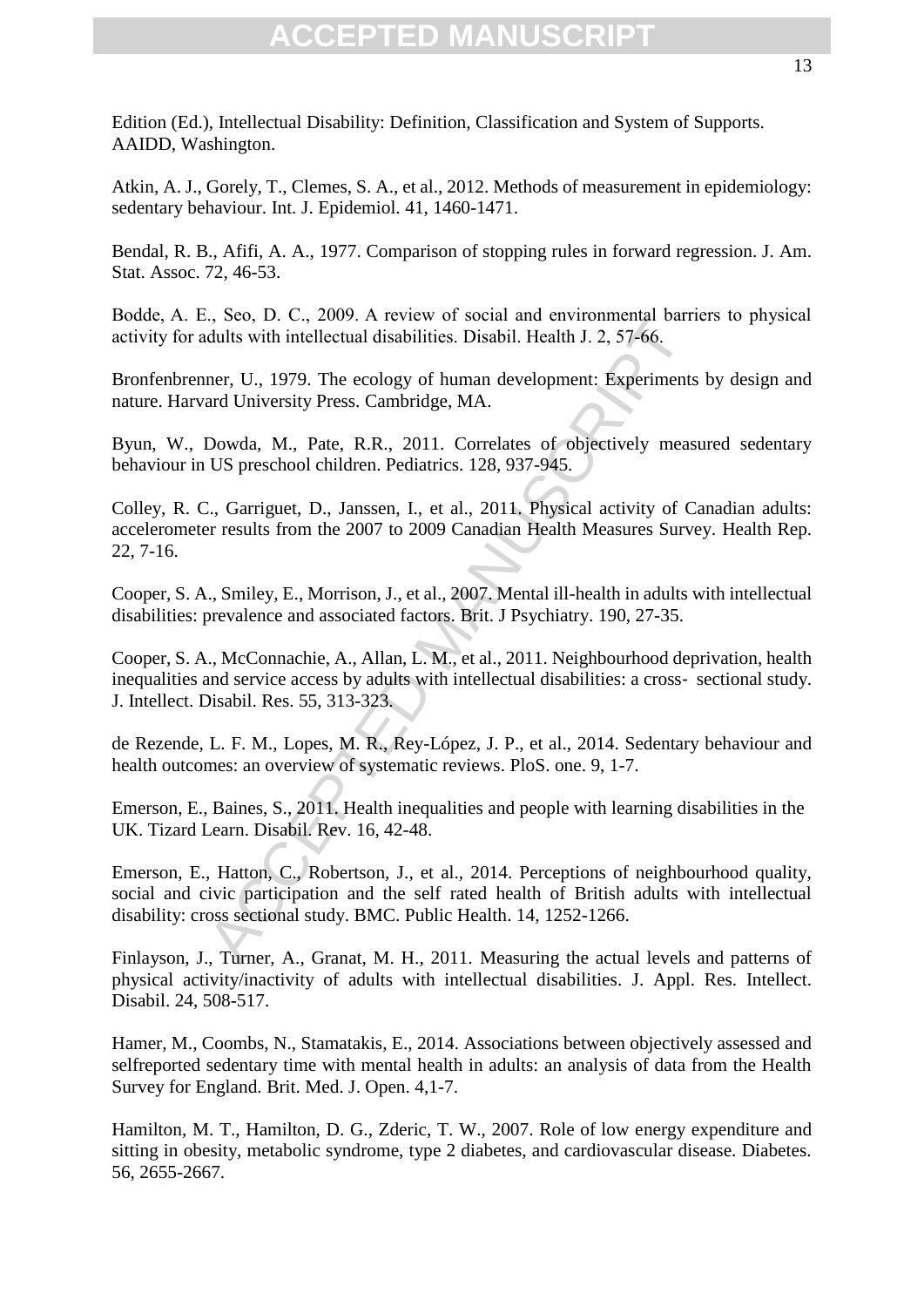Harris, L., Melville, C., Jones, N., et al., 2015. A single-blind, pilot randomised trial of a weight management intervention for adults with intellectual disabilities and obesity: study protocol. BMC. Pilot Feasibility Stud. 1, 5-17.

Harris, L., Hankey, C., Jones, C., et al., 2017. A cluster randomised control trial of a multicomponent weight management programme for adults with intellectual disabilities and obesity. Brit. J. Nutr. *In press.*

Healy, G. N., Clark, B. K., Winkler, E. A., et al., 2011b. Measurement of adults' sedentary time in population-based studies*.* Am. J. Prev. Med. 41, 216-227.

Healy, G. N., Dunstan, D. W., Salmon, J., et al., 2008. Television time and continuous metabolic risk in physically active adults. Med. Sci. Sports Exerc. 40, 639-64.

Healy, G. N., Matthews, C. E., Dunstan, D. W., et al., 2011a. Sedentary time and cardiometabolic biomarkers in US adults: NHANES 2003–06. Eur. Heart J. 32, 590-597.

Heller, T., Hsieh, K., Rimmer, J., 2003. Barriers and supports for exercise participation among adults with Down syndrome. J. Gerontol. Soc. Work. 38, 161-178.

Hsieh, K., Rimmer, J. H., Heller, T., 2014. Obesity and associated factors in adults with intellectual disability. J. Intellect. Disabil. Res. 58, 851-863.

Krahn, G.L., Fox, M.H., 2014., Health disparities of adults with intellectual disabilities:what do we know? What do we do? J. Appl. Res. Intellect. Disabil. 27, 431–446.

Kraut, R., Patterson, M., Lundmark, V., et al., 1998. Internet paradox: A social technology that reduces social involvement and psychological well-being? Am. Psychol. 53, 1017-1031.

Kubey, R. (1990). Television and the quality of family life. Commun. Q. 38, 312-324.

Matthews, C. E., Chen, K. Y., Freedson, P. S., et al., 2008. Amount of time spent in sedentary behaviours in the United States, 2003–2004. Am. J. Epidemiol. 167, 875-881.

Calak, D. R., Winkier, E. A., et al., 2011. Neastaltenient of attants.<br>
1-based stidies. Am. J. Prev. Med. 41, 216-227.<br>
1., Dunstan, D. W., Salmon, J., et al., 2008. Television time to attack is in physically active adul Matthews, K. A., Kuller, L. H., 2002. The relationship between psychological risk attributes and the metabolic syndrome in healthy women: antecedent or consequence?. Metabolism. 51, 1573-1577.

McVeigh, J. A., Winkler, E. A., Howie, E. K., et al., 2016. Objectively measured patterns of sedentary time and physical activity in young adults of the Raine study cohort. Int. J. Behav. Nutr. Phys. Act. 13, 41-53.

Melville, C. A., Cooper, S. A., Morrison, J., et al., 2008. The prevalence and determinants of obesity in adults with intellectual disabilities. J. Appl. Res. Intellect. Disabil. 21, 425-437.

Melville, C. A., Hamilton, S., Hankey, C. R., et al., 2007. The prevalence and determinants of obesity in adults with intellectual disabilities. Obes. Rev. 8, 223-230.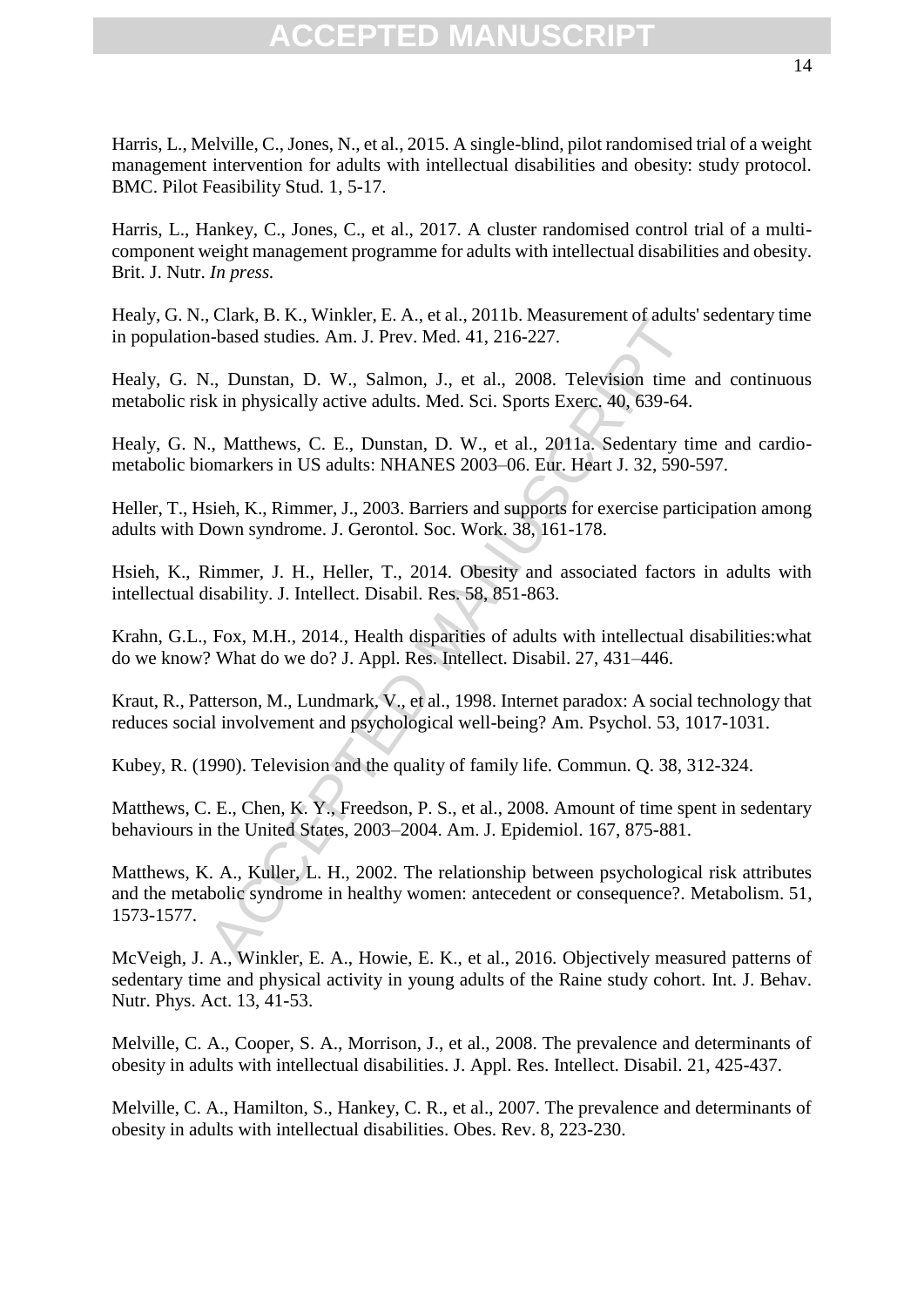Melville, C. A., Mitchell, F., Stalker, K., et al., 2015. Effectiveness of a walking programme to support adults with intellectual disabilities to increase physical activity: walk well clusterrandomised controlled trial. Int. J. Behav. Nutr. Phys. Act. 12, 125-136.

Melville, C. A., Oppewal, A., Elinder, L. S., et al., 2017. Definitions, measurement and prevalence of sedentary behaviour in adults with intellectual disabilities—A systematic review. Prev. Med. 97, 62-71.

Mikulovic, J., Vanhelst, J., Salleron, J., et al., 2014. Overweight in intellectually-disabled population: physical, behavioural and psychological characteristics. Res. Dev. Disabil. 35, 153- 161.

Mitchell, F., Melville, C., Stalker, K., et al., 2013. Walk well: a randomised controlled trial of a walking intervention for adults with intellectual disabilities: study protocol. BMC. Public Health. 13, 620-673.

Nordstrøm, M., Hansen, B. H., Paus, B., et al., 2013. Accelerometer-determined physical activity and walking capacity in persons with Down syndrome, Williams syndrome and Prader–Willi syndrome. Res. Dev. Disabil. 34, 4395-4403.

O'Donoghue, G., Perchoux, C., Mensah, K., et al., 2016. A systematic review of correlates of sedentary behaviour in adults aged 18–65 years: a socio-ecological approach. BMC Public Health, 16, 163-188.

Owen, N., Sugiyama, T., Eakin, E. E., et al., 2011. Adults' sedentary behaviour: determinants and interventions. Am. J. Prev. Med. 41, 189-196.

Sallis, J. F., Owen, N., Fisher, E. B., 2008. *Ecological models of health behaviour. Health behaviour and health education: theory, research, and practice*. 5th ed. San Francisco: Jossey-Bass, 43-64.

Sallis, J. F., Prochaska, J. J., Taylor, W. C., 2000. A review of correlates of physical activity of children and adolescents. Med. Sci. Sports Exerc. 32, 963-975.

Surgestar, benavioural and psychological characteristics. Kes., Dev. I.<br>Melville, C., Stalker, K., et al., 2013. Walk well: a randomised co<br>tervention for adults with intellectual disabilities: study protocol<br>20-673.<br>M., H Schuna, J. M., Johnson, W. D., Tudor-Locke, C., 2013. Adult self-reported and objectively monitored physical activity and sedentary behaviour: NHANES 2005–2006. Int. J. Behav. Nutr. Phys. Act. 10, 126-138.

Siperstein, G. N., Parker, R. C., Drascher, M., 2013. National snapshot of adults with intellectual disabilities in the labor force. J. Vocat. Rehabil. 39, 157-165.

Sparrow, S. S., Balla, D. A., Cicchetti, D. V., 1984. Vineland Adaptive Behaviour Scales. Circle Pines, M.N: American Guidance Service.

Teychenne, M., Ball, K., Salmon, J., 2010. Sedentary behaviour and depression among adults: a review. Int. J. Behav. Med. 17, 246-254.

Thorp, A. A., Owen, N., Neuhaus, M., et al., 2011. Sedentary behaviours and subsequent health outcomes in adults: a systematic review of longitudinal studies, 1996–2011. Am. J. Prev. Med. 41, 207-215.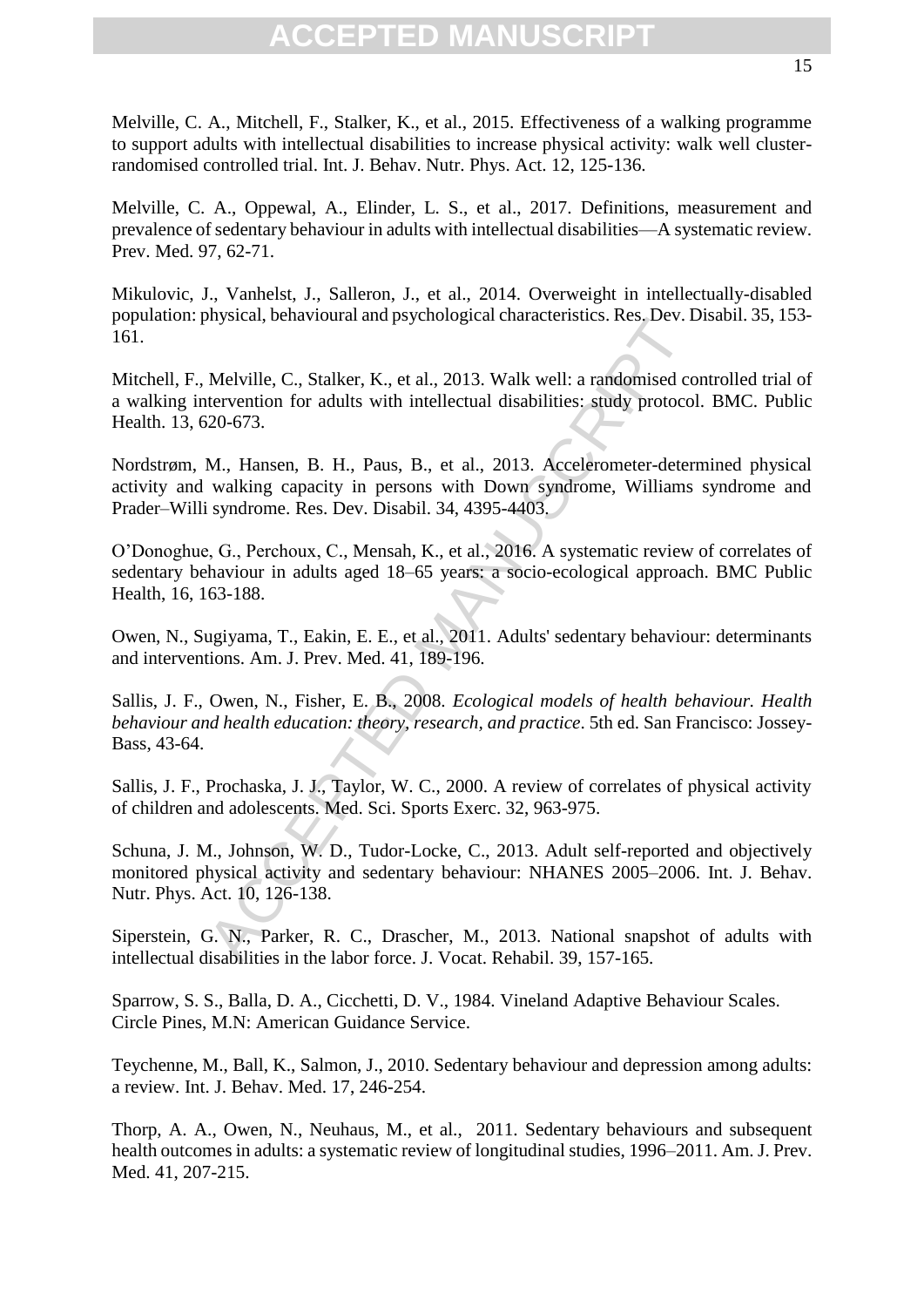Tremblay, M. S., Aubert, S., Barnes, J. D., et al., 2017. Sedentary Behaviour Research Network (SBRN)–Terminology Consensus Project process and outcome. Int. J. Behav. Nutr. Phys. Act. 14, 75-92.

Troiano, R. P., Berrigan, D., Dodd, K. W., et al., 2008. Physical activity in the United States measured by accelerometer. Med. Sci. Sports Exerc. 40, 181-188.

Verdonschot, M. M., De Witte, L. P., Reichrath, E., et al., 2009. Community participation of people with an intellectual disability: a review of empirical findings. J. Intellect. Disabil. Res. 53, 303-318.

Wilmot, E. G., Edwardson, C. L., Achana, F. A., et al., 2012. Sedentary time in adults and the association with diabetes, cardiovascular disease and death: systematic review and metaanalysis. Diabetologia. 55, 2895–2905.

ACCEPTED MANUSCRIPT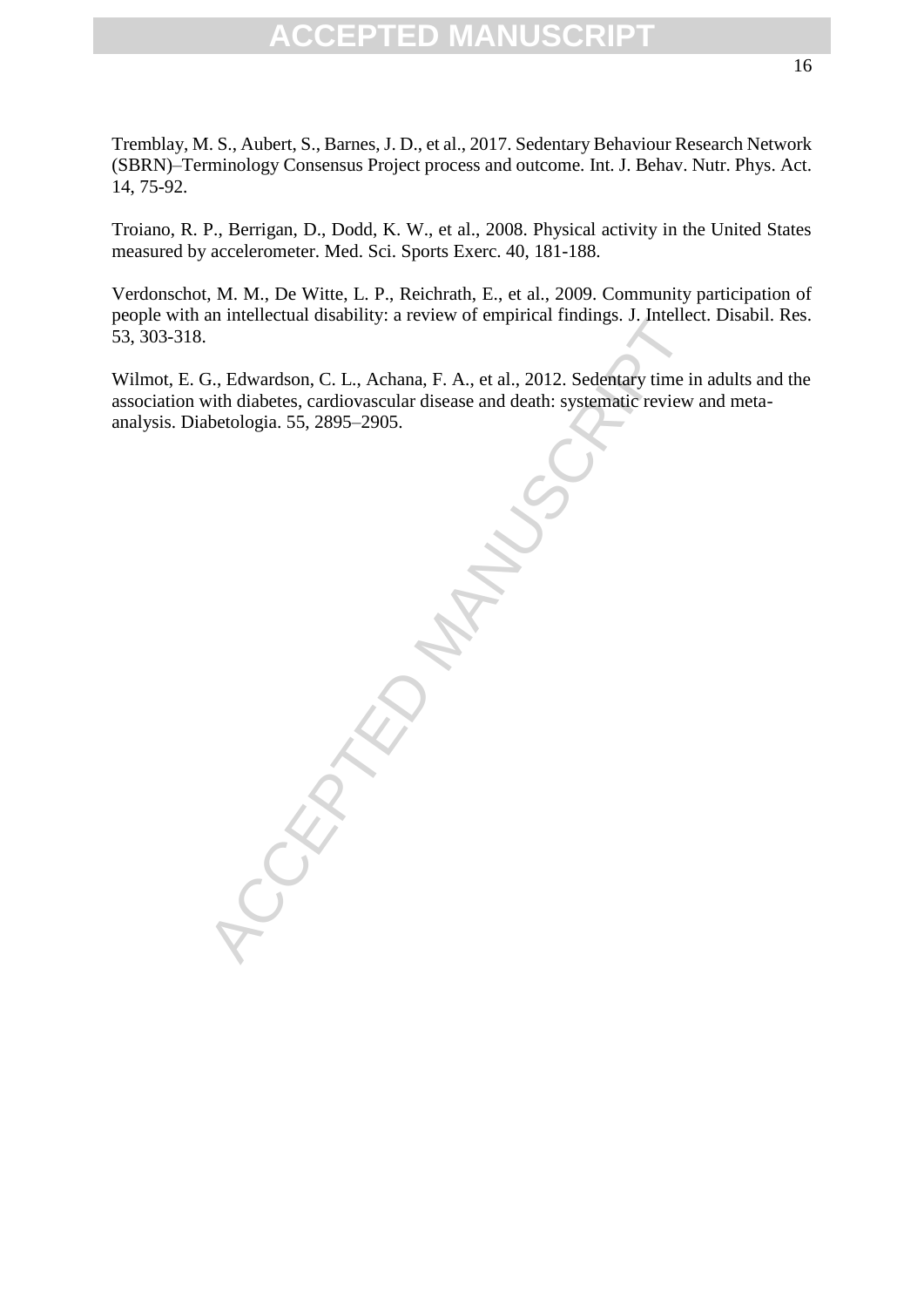#### **List of Tables**

**Table 1.** Socio-demographic characteristics of adults with intellectual disabilities in Glasgow, UK from July to September 2017.

Table 2. Bivariate analysis of correlates associated with percentage time spent sedentary Glasgow, UK from July to September 2017.

Table 3. Final multivariate analysis of correlates associated with percentage time spent sedentary Glasgow, UK from July to September 2017.

CEPTED MANUSCRIPT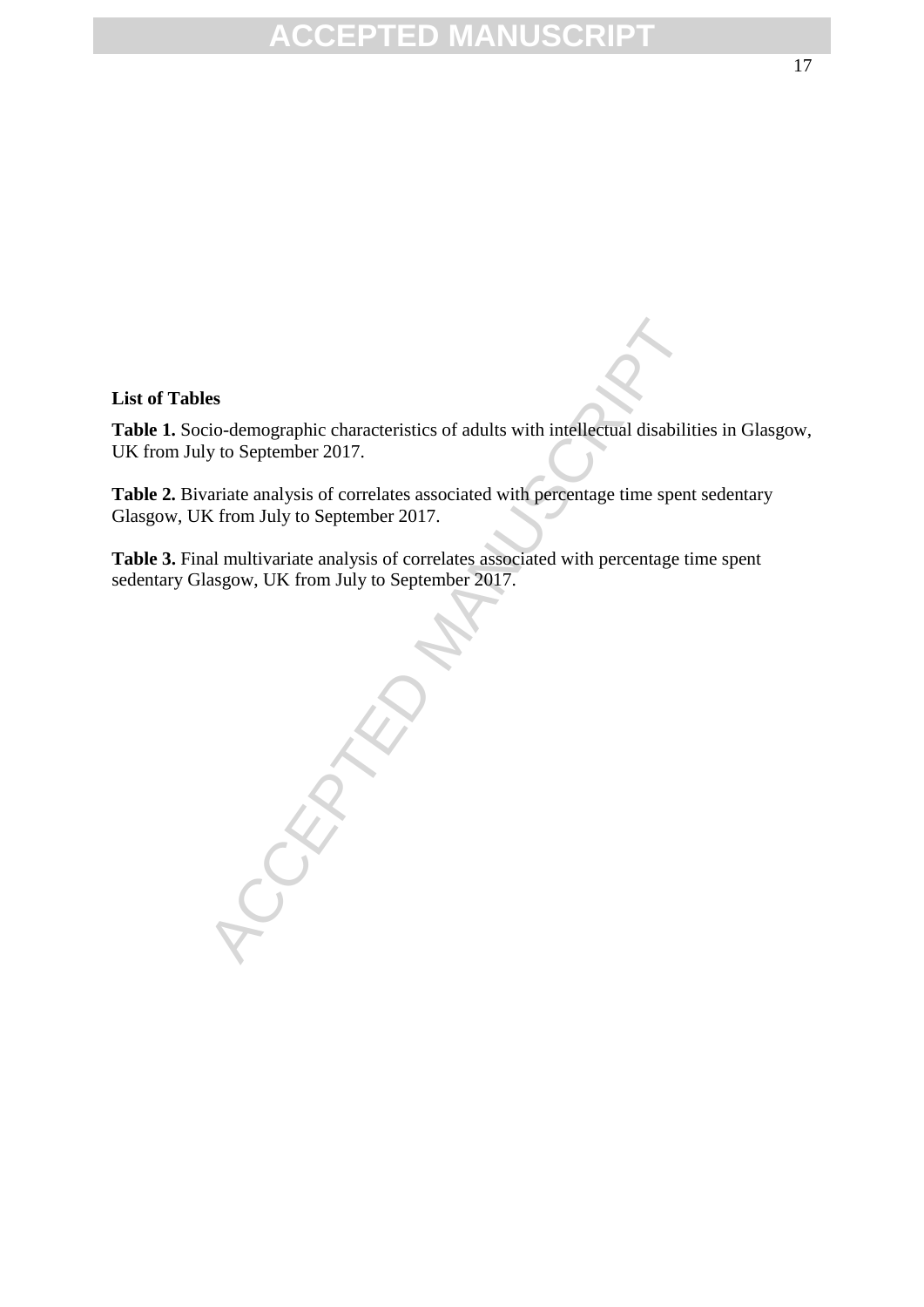| Demographic                                         | N          | N(%)                   |  |
|-----------------------------------------------------|------------|------------------------|--|
| Age                                                 | 140        |                        |  |
| $<$ 45 years                                        |            | 54 (38.6)              |  |
| $\geq$ 45 years                                     |            | 86 (61.4)              |  |
| <b>Gender</b>                                       | 143        |                        |  |
| Male                                                |            | 69(48.3)               |  |
| Female                                              |            | 74(51.7)               |  |
| <b>Marital Status</b>                               | 143        |                        |  |
| Married/live-in partner                             | 5(3.5)     |                        |  |
| Separated/divorced                                  | 3(2.1)     |                        |  |
| Single                                              | 135 (94.4) |                        |  |
| <b>Ethnicity</b>                                    |            |                        |  |
| White                                               |            | 141 (98.6)             |  |
| Asian                                               |            | 2(1.4)                 |  |
| Level of intellectual disabilities                  | 142        |                        |  |
| Mild                                                |            | 69 (48.3)              |  |
| Moderate                                            |            | 51(35.7)               |  |
| Severe                                              |            | 18(12.6)               |  |
| Profound                                            |            | 4(2.8)                 |  |
| <b>Biological</b>                                   |            |                        |  |
| <b>Physical health problems (Yes)</b>               | 142        | 56 (39.2)              |  |
| <b>Mental health problems (Yes)</b>                 | 128        | 48 (33.6)              |  |
| <b>Problem behaviours (Yes)</b>                     | 133        | 39(27.3)               |  |
| <b>Obesity</b>                                      | 141        |                        |  |
| Normal $(18.5-24.9 \text{ kg/m}^2)$                 |            | 17(12.1)               |  |
| Overweight $(25-29.9 \text{ kg/m}^2)$               |            | 23(16.3)               |  |
| Obesity $(30-39.9 \text{ kg/m}^2)$                  |            | 68 (48.2)              |  |
| Morbid obesity (>40.0 kg/m <sup>2</sup> )           |            | 33(23.4)               |  |
| <b>Environmental</b>                                |            |                        |  |
| Type of accommodation                               | 143        |                        |  |
| Lives independent                                   |            | 41 (28.7)              |  |
| Family carers                                       |            | 64 (44.8)              |  |
| Paid carers                                         |            | 38 (26.6)              |  |
| <b>SIMD</b>                                         | 138        |                        |  |
| 0–20 % most deprived                                |            | 68 (49.3)              |  |
| 20-40 %                                             |            | 28 (20.3)              |  |
| 40-60 %                                             |            | 29(21.0)               |  |
| 60-80 %                                             |            | 9(6.5)                 |  |
| 80-100 % least deprived                             |            | 4(2.9)                 |  |
| <b>Sedentary behaviour</b>                          | 143        |                        |  |
| Time spent sedentary                                |            | $467.5(411.0 - 542.2)$ |  |
| (minutes/day) Median (IQR)                          |            |                        |  |
|                                                     |            |                        |  |
| Percentage of time spent<br>sedentary (%) Mean (SD) |            | 72.9(8.7)              |  |
|                                                     |            |                        |  |

**Table 1.** Socio-demographic characteristics of adults with intellectual disabilities in Glasgow, UK from July to September 2017.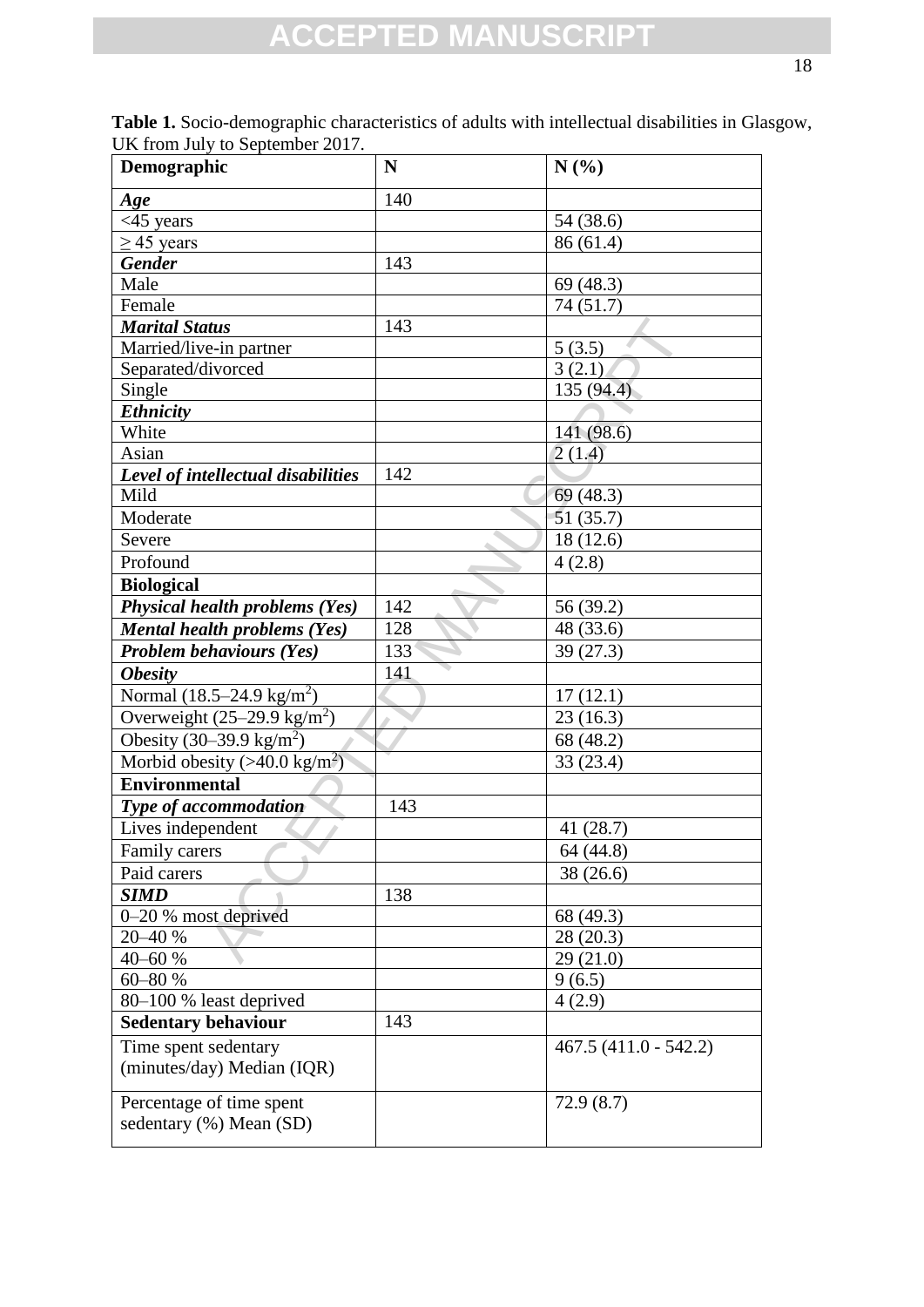| <b>Physical activity</b>                                                            | 143 |                      |
|-------------------------------------------------------------------------------------|-----|----------------------|
| Time spent in light intensity<br>physical activity (minutes/day)<br>Median (IQR)    |     | 141.9 (114.5 -173.7) |
| Percentage of time spent in light<br>intensity physical activity (%)<br>Mean $(SD)$ |     | 22.6(6.8)            |
| Time spent in MVPA intensity<br>(minutes/day) Median (IQR)                          |     | $26.0(15.9 - 38.1)$  |
| Percentage of time spent in<br>MVPA (%) Median (IQR)                                |     | $3.8(2.4 - 6.1)$     |

SIMD: Scottish Index of Multiple Deprivation; IQR: Interquartile Range; SD: Standard Deviation; MVPA: Moderate to Vigorous Physical Activity

in MVPA intensity<br>y) Median (IQR)<br>of time spent in<br>Median (IQR)<br>ish Index of Multiple Deprivation; IQR: Interquaritie Range; SD:<br>XVPA: Moderate to Vigorous Physical Activity<br>NVPA: Moderate to Vigorous Physical Activity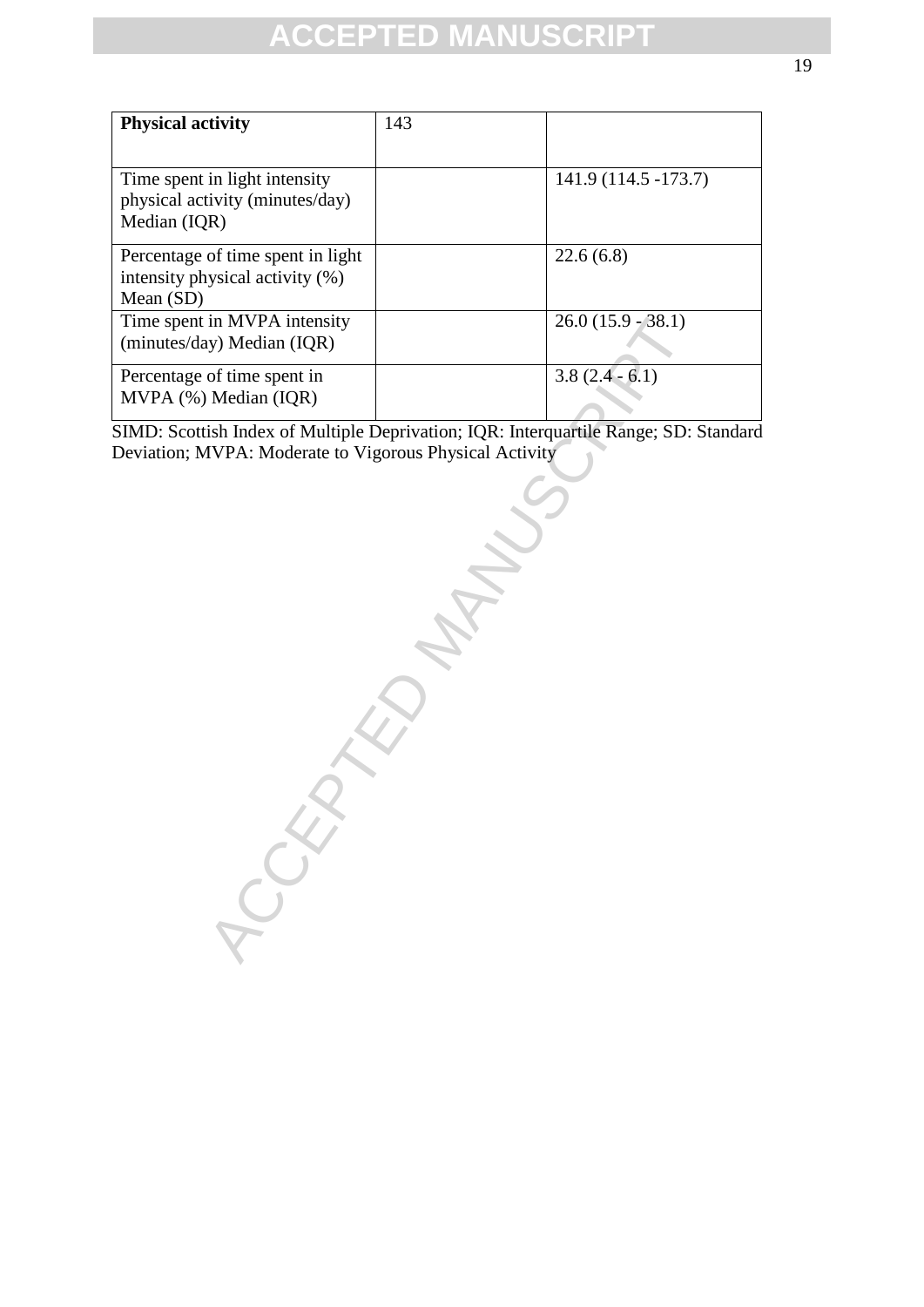|                                      | $\mathbf N$ | B(SE)         | $\beta$ | p-value |
|--------------------------------------|-------------|---------------|---------|---------|
| Demographic                          |             |               |         |         |
| Age                                  | 140         |               |         |         |
| <45 years vs $\geq$ 45 years         |             | 2.46(1.48)    | 0.14    | 0.098   |
| <b>Gender Female</b>                 | 143         | 0.39(1.46)    | 0.02    | 0.789   |
| Level of intellectual                | 142         |               |         |         |
| disabilities                         |             |               |         |         |
| Mild/Moderate vs                     |             | 2.73(2.01)    | 0.11    | 0.176   |
| Severe/Profound                      |             |               |         |         |
| <b>Health</b>                        |             |               |         |         |
| Physical health                      | 142         | 3.03(1.48)    | 0.17    | 0.042   |
| problems                             |             |               |         |         |
| Mental health problems               | 128         | 3.74(1.57)    | 0.21    | 0.019   |
| Problem behaviours                   | 133         | $1.95$ 1.64)  | 0.10    | 0.238   |
| <b>Obesity</b>                       | 141         |               |         |         |
| No vs Yes                            |             | 3.48(1.60)    | 0.18    | 0.032   |
| <b>Accommodation Type</b>            | 143         |               |         |         |
| Independent vs Family                |             | $-2.22(1.45)$ | $-0.13$ | 0.129   |
| Independent vs Paid                  |             | 2.05(1.64)    | 0.10    | 0.214   |
| <b>Environmental</b>                 |             |               |         |         |
| <b>SIMD</b>                          | 138         |               |         |         |
| Most (0-20) vs 20-40                 |             | $-0.94(1.85)$ | $-0.04$ | 0.612   |
| Most $(0-20)$ vs 40-60               |             | $-0.11(1.83)$ | $-0.01$ | 0.951   |
| Most $(0-20)$ vs 60-80               |             | 0.02(3.01)    | < 0.001 | 0.996   |
| Most $(0-20)$ vs Least<br>$(80-100)$ |             | 3.79(4.42)    | 0.07    | 0.393   |

**Table 2.** Bivariate analysis of correlates associated with percentage time spent sedentary Glasgow, UK from July to September 2017.

SIMD: Scottish Index of Multiple Deprivation; SE: Standard Error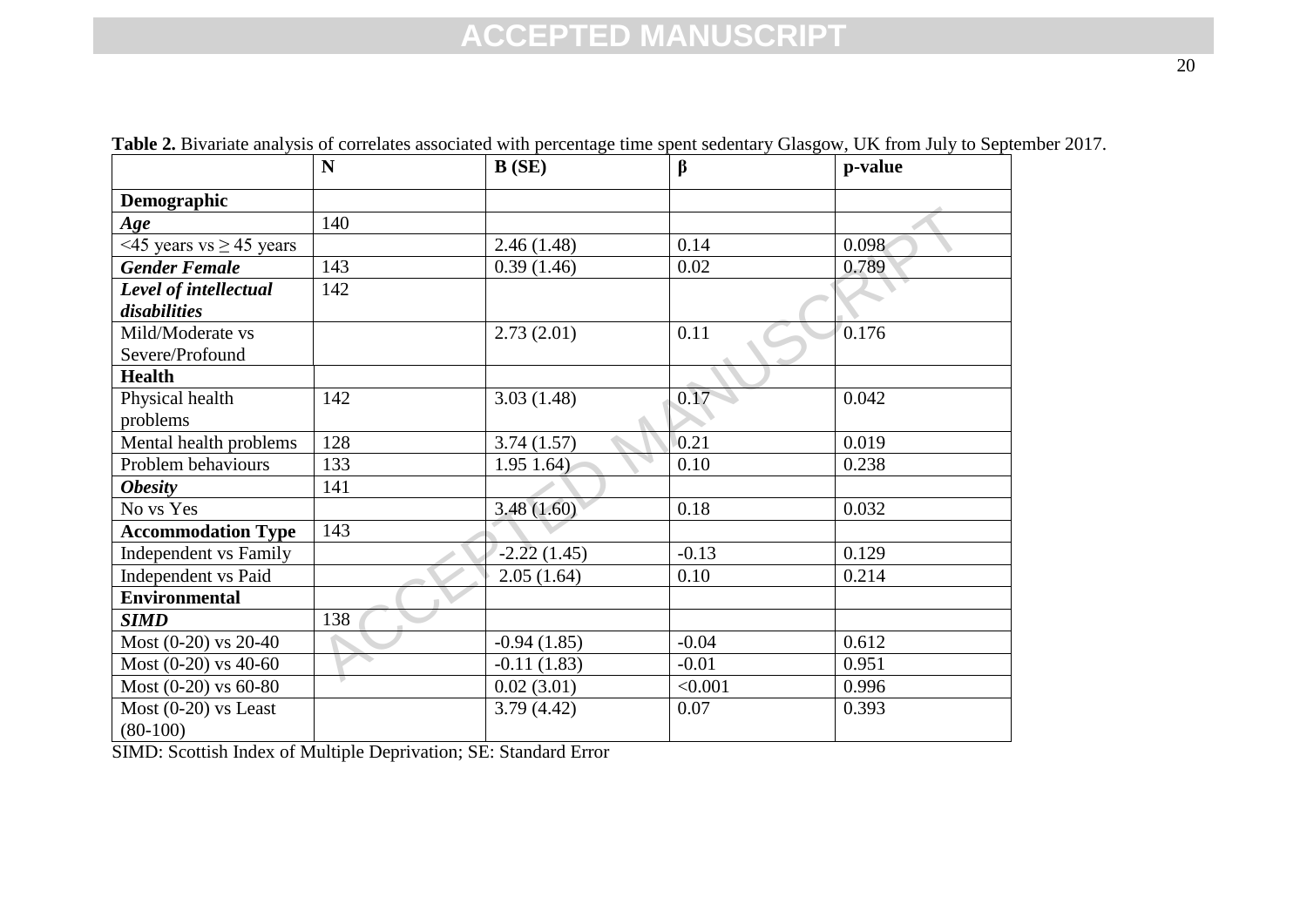Table 3. Final multivariate analysis of correlates associated with percentage time spent sedentary Glasgow, UK from July to September 2017.

|                                                 | B(SE)      | $\beta$ | p-value |
|-------------------------------------------------|------------|---------|---------|
| Physical health problems                        | 3.59(1.58) | 0.20    | 0.025   |
|                                                 | 3.68(1.61) | 0.20    | 0.024   |
| Mental health problems<br>$R^2$ /Adjusted $R^2$ | 0.09/0.07  |         |         |
| SE: Standard Error                              |            |         |         |